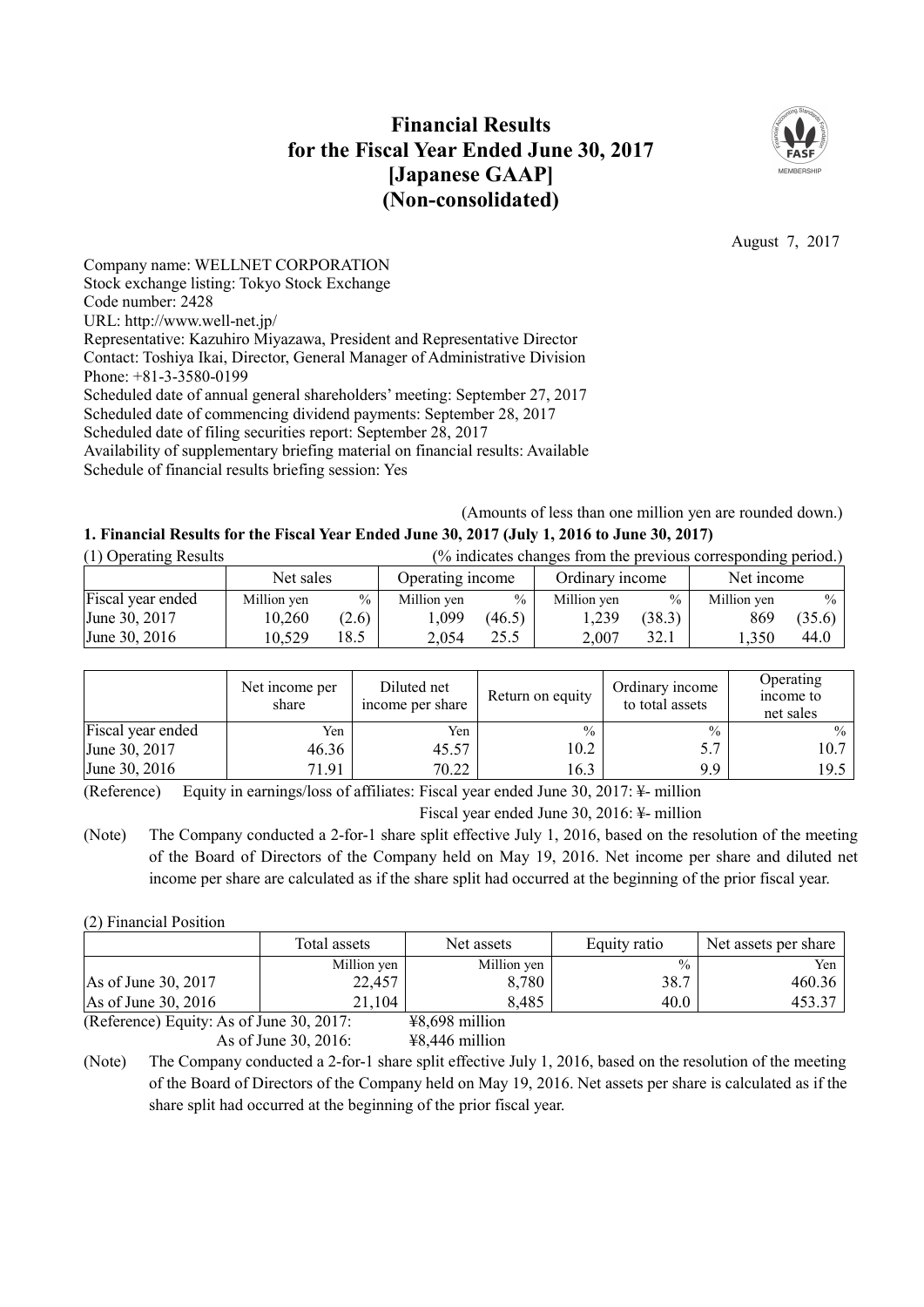## (3) Status of Cash Flows

|                     | Cash flows from<br>operating<br>activities | Cash flows from<br>investing activities | Cash flows from<br>financing activities | Cash and cash<br>equivalents at the<br>end of year |
|---------------------|--------------------------------------------|-----------------------------------------|-----------------------------------------|----------------------------------------------------|
|                     | Million yen                                | Million yen                             | Million yen                             | Million yen                                        |
| As of June 30, 2017 | 2,328                                      | (1,341)                                 | (596)                                   | 15,348                                             |
| As of June 30, 2016 | 2,554                                      | 218                                     | (1,108)                                 | 14,958                                             |

## **2. Dividends**

| Annual dividends                               |                    |                    |                    |          | Total | Payout      | Dividend      |                  |
|------------------------------------------------|--------------------|--------------------|--------------------|----------|-------|-------------|---------------|------------------|
|                                                | 1st<br>quarter-end | 2nd<br>quarter-end | 3rd<br>quarter-end | Year-end | Total | dividends   | ratio         | to<br>net assets |
|                                                | Yen                | Yen                | Yen                | Yen      | Yen   | Million yen | $\frac{0}{0}$ | $\frac{0}{0}$    |
| Fiscal year ended June 30, 2016                | ۰                  | 0.00               | -                  | 80.00    | 80.00 | 745         | 55.6          | 9.1              |
| Fiscal year ended June 30, 2017                | ۰                  | 0.00               | -                  | 50.00    | 50.00 | 944         | 107.9         | 10.9             |
| Fiscal year ending June 30, 2018<br>(Forecast) | ۰                  | 0.00               | -                  | 50.00    | 50.00 |             | -             |                  |

(Note) Breakdown of year-end dividend for the fiscal year ended June 30, 2016 Ordinary dividend ¥74.00 Special dividend ¥6.00

(Note) On July 1, 2016, the Company carried out a 2-for-1 share split. For the fiscal year ended June 30, 2016, the actual amount of dividend before such share split is presented.

## 3. Financial Results Forecast for the Fiscal Year Ending June 30, 2018 (July 1, 2017 to June 30, 2018)

At this moment, it is difficult to indicate the numerical forecast as there are many uncertain factors that may impact the actual financial results for the fiscal year ending June 30, 2018. The forecast will be announced immediately when it becomes possible to make reasonable forecast.

|  |  | (% indicates changes from the previous corresponding period.) |  |
|--|--|---------------------------------------------------------------|--|
|  |  |                                                               |  |

|            | Net sales   |               | Operating income         |               | Ordinary income |               |
|------------|-------------|---------------|--------------------------|---------------|-----------------|---------------|
|            | Million yen | $\frac{0}{0}$ | Million yen              | $\frac{0}{0}$ | Million yen     | $\frac{0}{0}$ |
| First half | -           |               |                          |               | -               |               |
| Full year  | ۰           | ۰             | $\overline{\phantom{0}}$ | -             | -               |               |

|            | Net income               |      | Net income<br>per share |
|------------|--------------------------|------|-------------------------|
|            | Million yen              | $\%$ | Yen                     |
| First half | -                        |      | -                       |
| Full year  | $\overline{\phantom{0}}$ |      | -                       |

## **\* Notes:**

(1) Changes in accounting policies, changes in accounting estimates and retrospective restatement

- 1) Changes in accounting policies due to the revision of accounting standards: No
- 2) Changes in accounting policies other than 1) above: No
- 3) Changes in accounting estimates: No
- 4) Retrospective restatement: No
- (2) Total number of issued shares (common shares)
	- 1) Total number of issued shares at the end of the period (including treasury shares):
		- June 30, 2017: 19,400,000 shares
		- June 30, 2016: 19,400,000 shares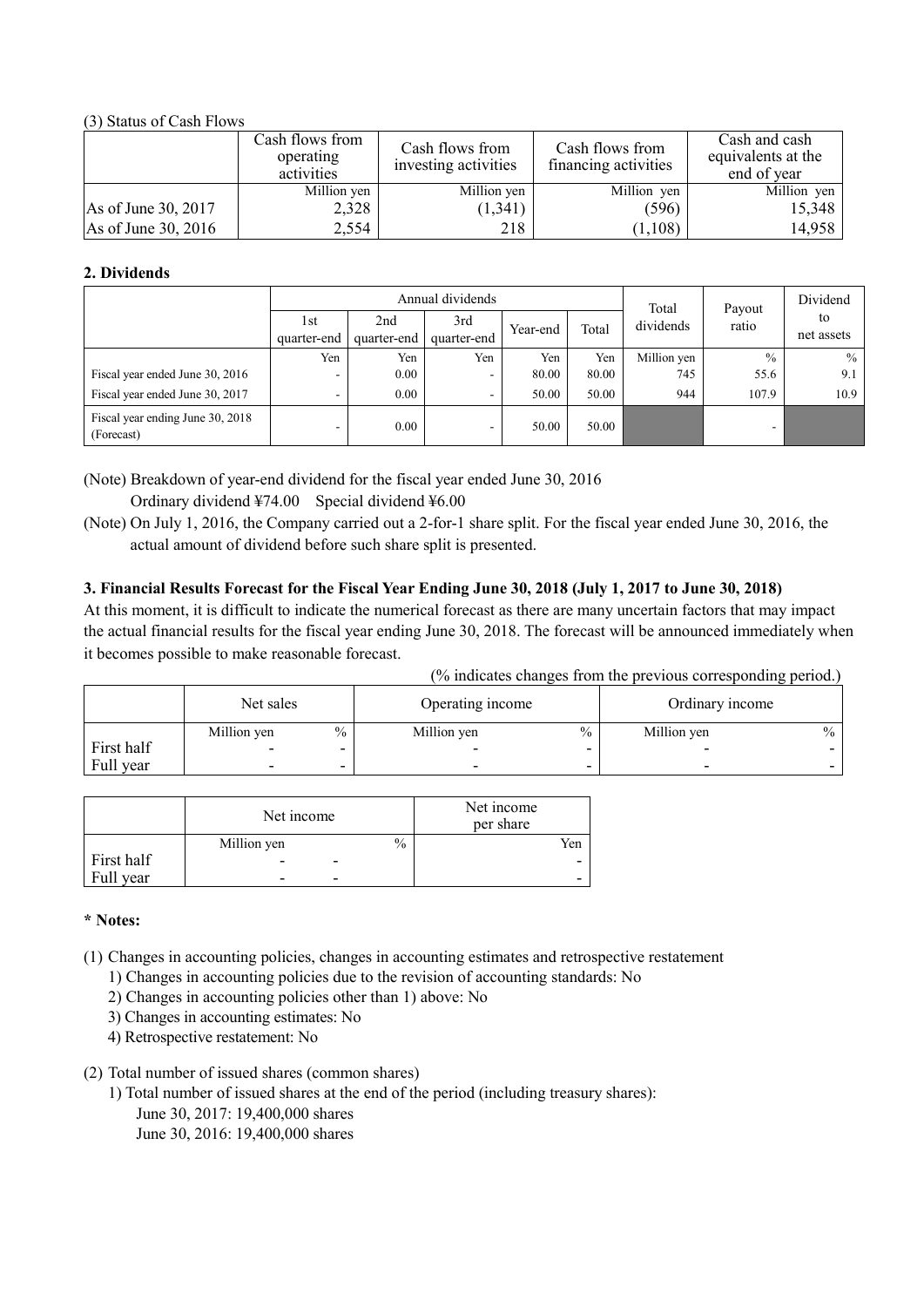- 2) Total number of treasury shares at the end of the period: June 30, 2017: 505,158 shares June 30, 2016: 769,958 shares
- 3) Average number of shares during the period: Fiscal year ended June 30, 2017: 18,758,434 shares Fiscal year ended June 30, 2016: 18,786,561 shares
- (Note) The Company conducted a 2-for-1 share split effective July 1, 2016. Total number of issued shares (common shares) is calculated as if the share split had occurred at the beginning of the prior fiscal year.

## \* These financial results are outside the scope of audit.

## \* Explanation of the proper use of financial results forecast and other notes

At this moment, it is difficult to indicate the numerical forecast as there are many uncertain factors that may impact the actual financial results for the fiscal year ending June 30, 2018. The forecast will be announced immediately when it becomes possible to make reasonable forecast.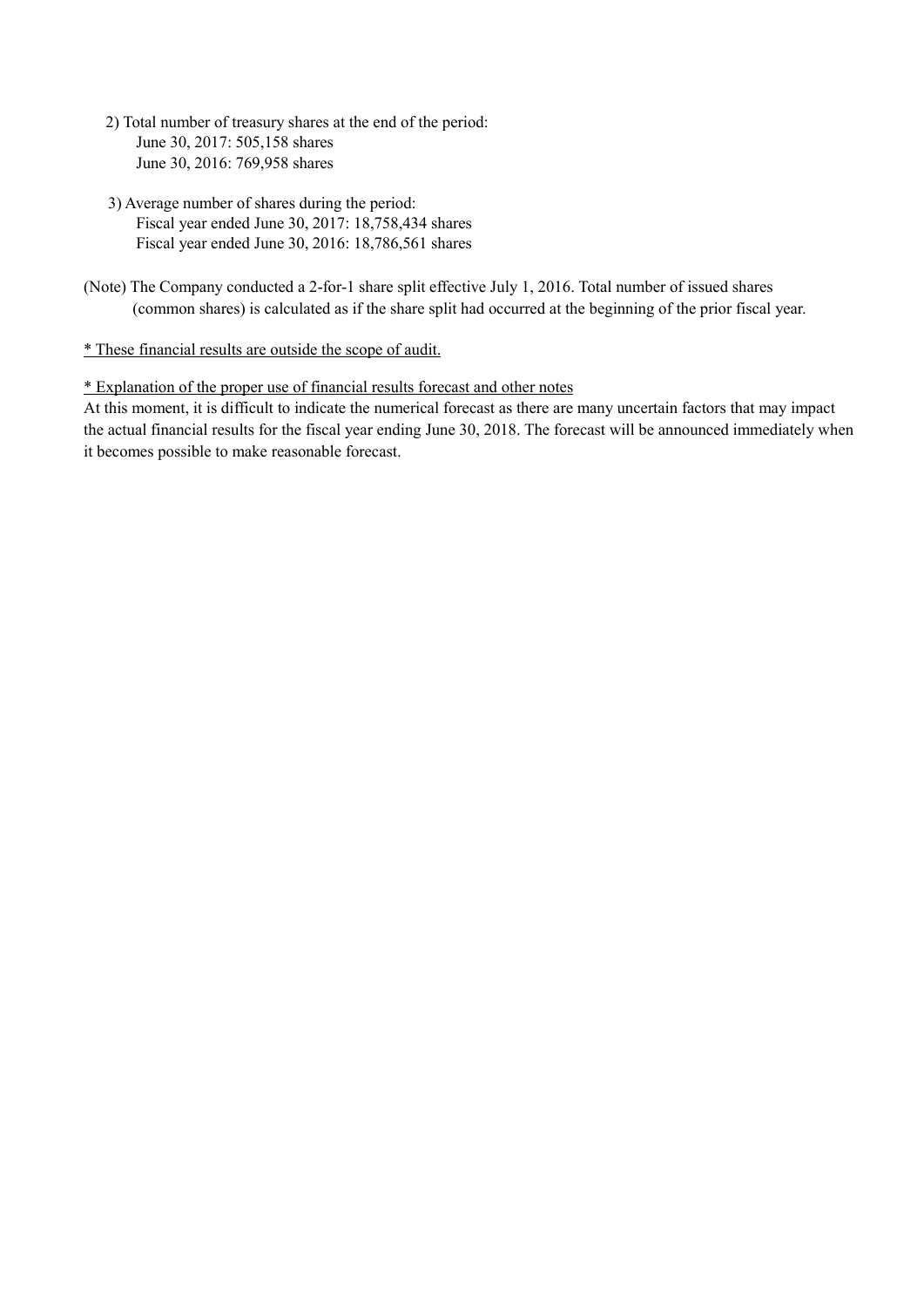## Table of Contents

| (3) Basic Policy for Profit Sharing and Dividends for the Fiscal Year under Review and the Next |  |
|-------------------------------------------------------------------------------------------------|--|
|                                                                                                 |  |
|                                                                                                 |  |
|                                                                                                 |  |
|                                                                                                 |  |
|                                                                                                 |  |
|                                                                                                 |  |
|                                                                                                 |  |
|                                                                                                 |  |
|                                                                                                 |  |
|                                                                                                 |  |
|                                                                                                 |  |
|                                                                                                 |  |
|                                                                                                 |  |
|                                                                                                 |  |
|                                                                                                 |  |
|                                                                                                 |  |
|                                                                                                 |  |
|                                                                                                 |  |
|                                                                                                 |  |
|                                                                                                 |  |
|                                                                                                 |  |
|                                                                                                 |  |
|                                                                                                 |  |
|                                                                                                 |  |
|                                                                                                 |  |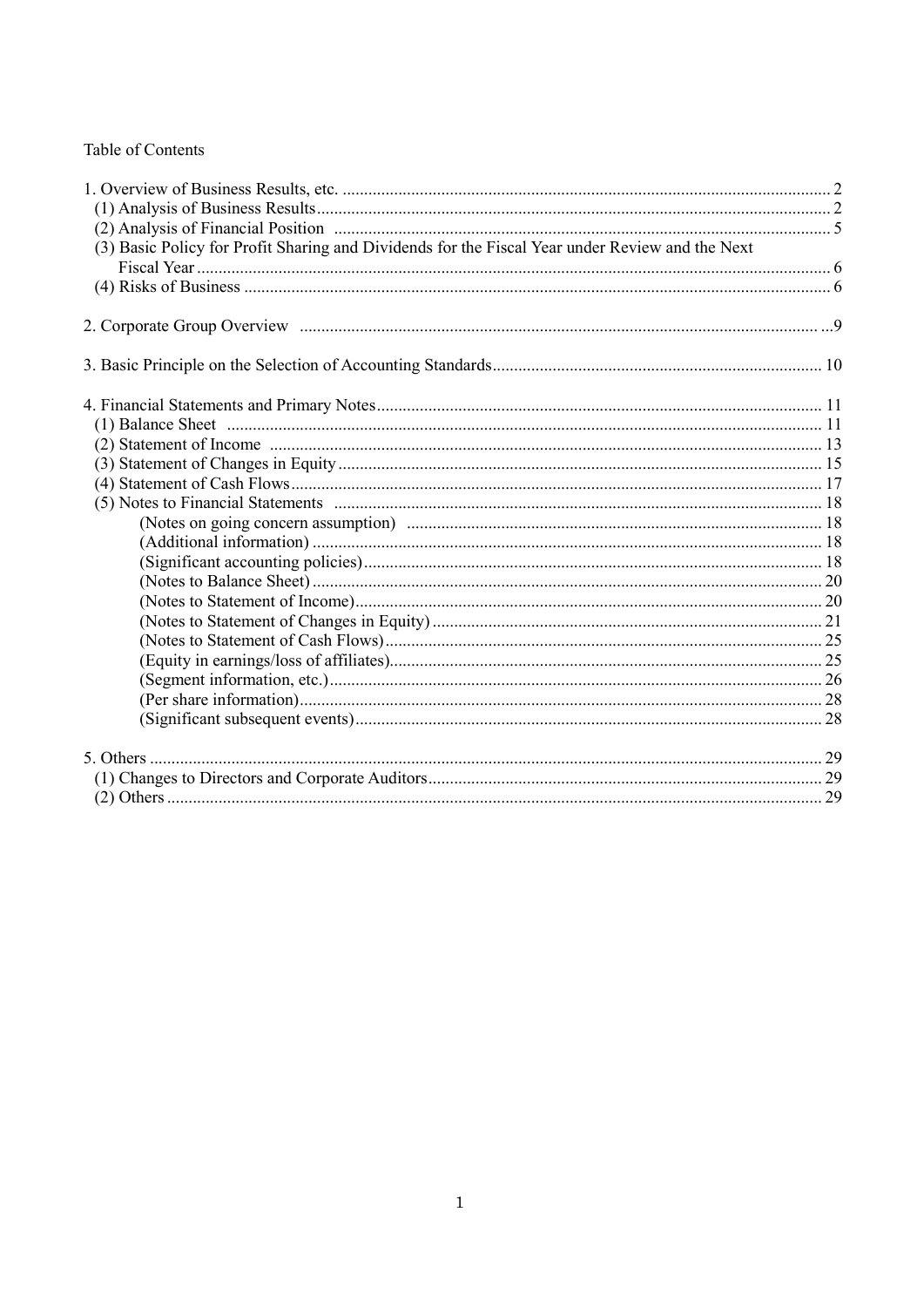### 1. Overview of Business Results, etc.

- 1. Analysis of Business Results and Financial Position
- (1) Analysis of Business Results

During the fiscal year ended June 30, 2017, the markets on which the Company's business is grounded have entered a period of significant change with the progression of FinTech and the emergence of various new services such as the sharing business, in addition to the spread of smartphones. Under these circumstances, the Company announced the "Medium Term Five-Year Management Plan (July 2016 - June 2021)" in August 2016 to actively and boldly take on new business opportunities, and has conducted activities to vigorously promote "Response to the age of electronic money," "Promotion of Bus IT Promotion Solution Project" and "Service support for consumers from the business operator side" as priority measures.

For the fiscal year ended June 30, 2017, the first year of the "Medium Term Five-Year Management Plan (July 2016 – June 2021)," the Company reported net sales of ¥10,260 million (down 2.6% year-on-year), operating income of ¥1,099 million (down 46.5% year-on-year), ordinary income of ¥1,239 million (down 38.3% year-on-year) and net income of ¥869 million (down 35.6% year-on-year).

(2) Changes in Environment Surrounding the Company and Response Strategy = New Medium Term Five-Year Management Plan (July 2016 - June 2021)

The Company's main business domain is the non-face-to-face payment market and its peripheral market, and we have improved our performance by know-how and a track record accumulated in these markets. The non-face-to-face payment market is expected to continue achieving a certain level of growth in the future. During the period of the New Medium Term Five-Year Management Plan, rapid progression and practical application of FinTech is expected. Furthermore, we will pursue a growth strategy aimed at achieving the target of ¥5.0 billion in ordinary income in the final fiscal year by actively making investment to turn the major changes in environment such as the utilization and application of IoT into new business opportunities.

A. Released the WELLNET's "FinTech service," "*Shiharai-Hisho*" (August 2017)

We began the commercial service of "*Shiharai-Hisho*" on August 3, 2017 for our first client, The Kansai Electric Power Co., Inc. "*Shiharai-Hisho*" was conceptualized in 2011 for electronic money/cashless payment, which are expected to expand in the future, and its requirements have been defined and development has been pushed ahead since then.

The smartphone application "*Shiharai-Hisho*" is an electronic money service managed on servers with functions including the following:

- 1) Electronic money can be immediately charged from an affiliated bank (can be charged also from other receiving agencies).
- 2) The reminder function of the "*Hisho*" prevents one from "carelessly forgetting" payment, thereby improving the collection rate.
- 3) Costs will be reduced as a result of a shift from the issuance of invoices by mail to "Hisho."

To promote this service, we commenced proactive sales promotion activities, including working with The Kansai Electric Power Co., Inc., to appeal mainly to customers who pay by cash using the payment form. Going forward, we will make proposals to business operators who already have installed our payment system (display this service as a new payment method on the "Payment Method Guidance Screen (provided by the Company)," which is used eight million times per month by consumers for payment purposes), spread and expand the service in cooperation with partner banks, and conduct aggressive promotion (especially aimed at consumers). Through these efforts, we will vigorously push forward the promotion of the app and expansion of the payment volume to foster this service into the one responsible for the next generation of WELLNET.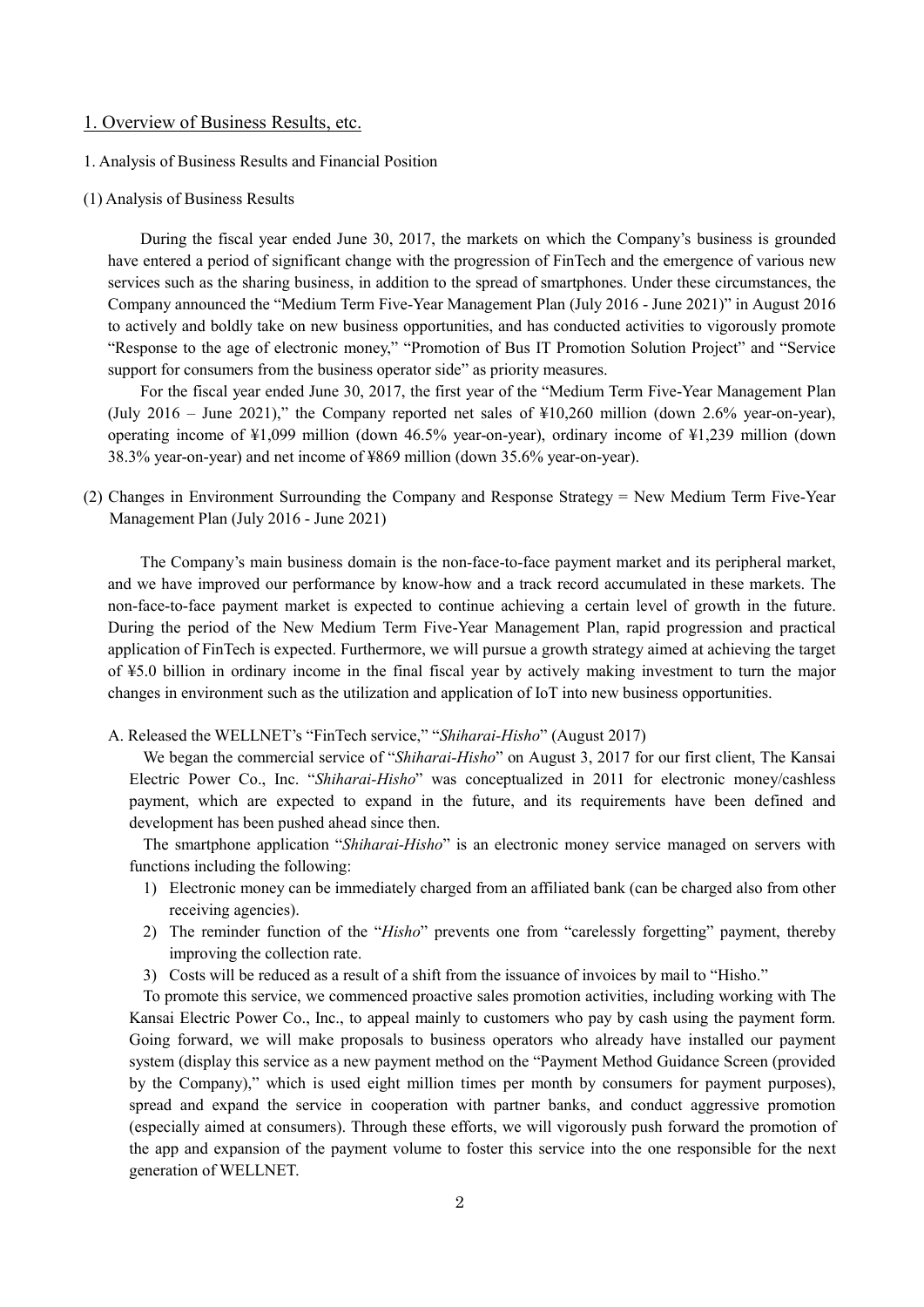#### B. Actively promoting Bus IT Promotion Project

We will develop, introduce, popularize and expand "Bus Mori! SERIES," which constitutes the core of Bus IT Promotion Solution. Regarding the smartphone application service "Bus Mori! CONCIERGE" introduced in August 2016, the number of downloads was more than 50,000 thanks to active sales promotion in cooperation with bus companies through initiatives such as sponsoring the FM radio program "BUSTALGIA," bus wrap advertising, and distributing pamphlets and leaflets. The number of routes on which the application can be purchased is also steadily increasing.

"Bus Mori! CONCIERGE" is a convenient app that allows users to complete all the processes, including reservation, purchase, change and cancellation, simply with their smartphones at hand anytime and anywhere. Over the past year, this application was further enhanced. Specifically, the "Smartphone Commutation Ticket" that we started providing in March 2017 was adopted by JR BUS KANTO CO., LTD., JR Bus Tohoku Co., Ltd. and JR Hokkaido Bus and is being aggressively marketed at local bus companies throughout Japan.

As for the authentication method of electronic tickets, in addition to "Bus Mori! MONTA," an in-vehicle tablet which is already in service, we plan to introduce "*Denshi Mogiri*" function in November 2017, which would allow users to complete authentication with their smartphones only.

In order to achieve the final goal of making as many consumers as possible download and use the application, the Company will continuously and aggressively promote "Bus Mori! CONCIERGE," which would allow consumers to "buy a highway bus ticket with your smartphone."

#### C. Strengthening partnerships through open innovation

In an effort to capture the huge waves of "IoT" and "FinTech," we will tackle business opportunities with precision by strengthening cooperation with universities, business entities, and companies with diverse knowledge and technologies. Regarding blockchain technology, we have conducted joint research with the National Institute of Informatics to contribute to the bus business and regional revitalization by utilizing IT through such initiatives as utilization of big data and yield management. We also completed preparations for establishing CVC so that we can flexibly cooperate with Hokkaido University and companies engaged in the development and establishment of the Company's payment peripheral platform.

#### D. Stable system operation

We have improved the structure of our Sapporo Office based on the lessons learned from past failures. To be specific, with the support of NTT Advanced Technology Corporation, we unified the development styles of our Sapporo Office.

Regarding the structure of the Sapporo Office as well, we increased the number of Executive Officers to three and actively recruited employees.

On the infrastructure front, based on the judgment that the conventional method of infrastructure development cannot fully optimize rapidly changing traffic, we will increase cloud-based services that can flexibly handle scale-up and distributed processing in the next three years. Through this initiative, we will aim to achieve both stable operation and optimal cost performance.

#### E. Governance

The Company defines its raison d'etre and action guidelines for employees in WELLNET Arete (Virtue) with a view to implementing effective governance. Although the product may change, we will penetrate the Company's core action philosophy to employees.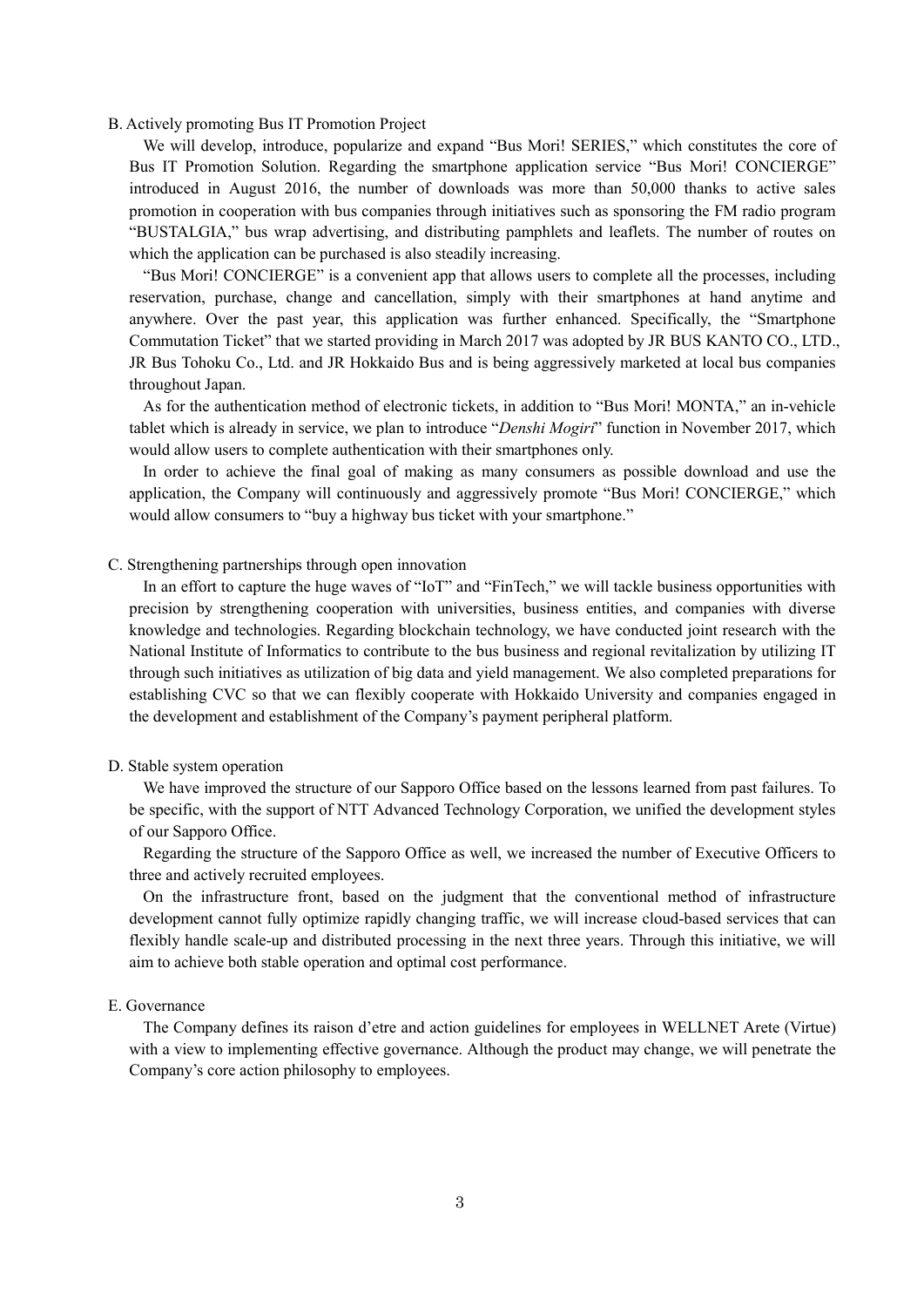(WELLNET Arete)

Contribute to society by continuously making "systems that would be handy to have." Proposing and spreading such "systems" to the whole world.

Distributing the income gained from this to employees, shareholders and our next investment.

(WELLNET Employee Arete)

I will avoid the pitfalls of stereotypes and think freely.

I will first think on my own, and then propose the best solution for all.

I will promote open discussions while "the one who should decide" will decide and the organization will put it into action.

I will always clearly define "who" will do "what" by "when."

I will repeatedly validate the execution result and improve thereon.

I will make honest, accurate and quick reports.

I will conduct business after documenting services to be provided and compensation to be received.

I will hold rectitude as my motto and accept neither entertainment nor gifts.

F. Enhancement of activities contributing to local communities/employee benefits

We established the ¥100 million WELLNET Scholarship for a lot of financially struggling students attending a technical college in Hokkaido. We have been encouraged by the many letters of gratitude we received from such students, enabling us to build wonderful relations with them. We further increased the fund for scholarship by ¥60 million in the fiscal year ended June 30, 2017, and will continuously contribute to local communities.

In addition, as part of our effort to enhance employee benefits, we opened "WELLNET Morino Childcare Center," an in-office childcare center within the Sapporo Office, in April 2017. This facility provides employees working in the Sapporo Office an environment where they can work with peace of mind and is expected to also lead to the acquisition of excellent human resources.

### (3) Changes in Management Structure

Guided by the management policy of actively and boldly taking on challenges of significantly expanding business opportunities, the Company decided to make a transition to a "company with audit and supervisory committee" subject to approval at the General Shareholders' Meeting to be held in September 2017, out of a need to enhance transparency of the decision-making process and with an awareness of the corporate governance code.

The majority of the members of the Board of Directors are Outside Directors, with two Internal Directors and three Outside Directors. In addition, in order to show the Company's stance of actively promoting female employees internally and externally, the Company has appointed one female Internal Director. Meanwhile, we also increased the number of Executive Officers to enhance our structure for achieving the target.

(4) Revenue Forecast and Return to Shareholders (Four Years from July 2017) (July 2017 - June 2021)

We will shift to a proactive management policy for creating a higher level of corporate value. In addition to the close relationship with the business operators providing services and products, we will launch several smartphone applications that directly engage payers, or consumers. Investment for changing the line of business in promotional activities aimed at recognition and spreading of such services, acquisition and training of human resources, and improvement of system performance, among other things, will amount to a significant amount. We will also swiftly decide in a timely manner and make bold investments to maximize the investment effect. Furthermore, we will aggressively engage in M&As if they are judged to contribute to the growth of the income of the Company.

Meanwhile, we will proceed with visualization of the revenue structure, which tends to become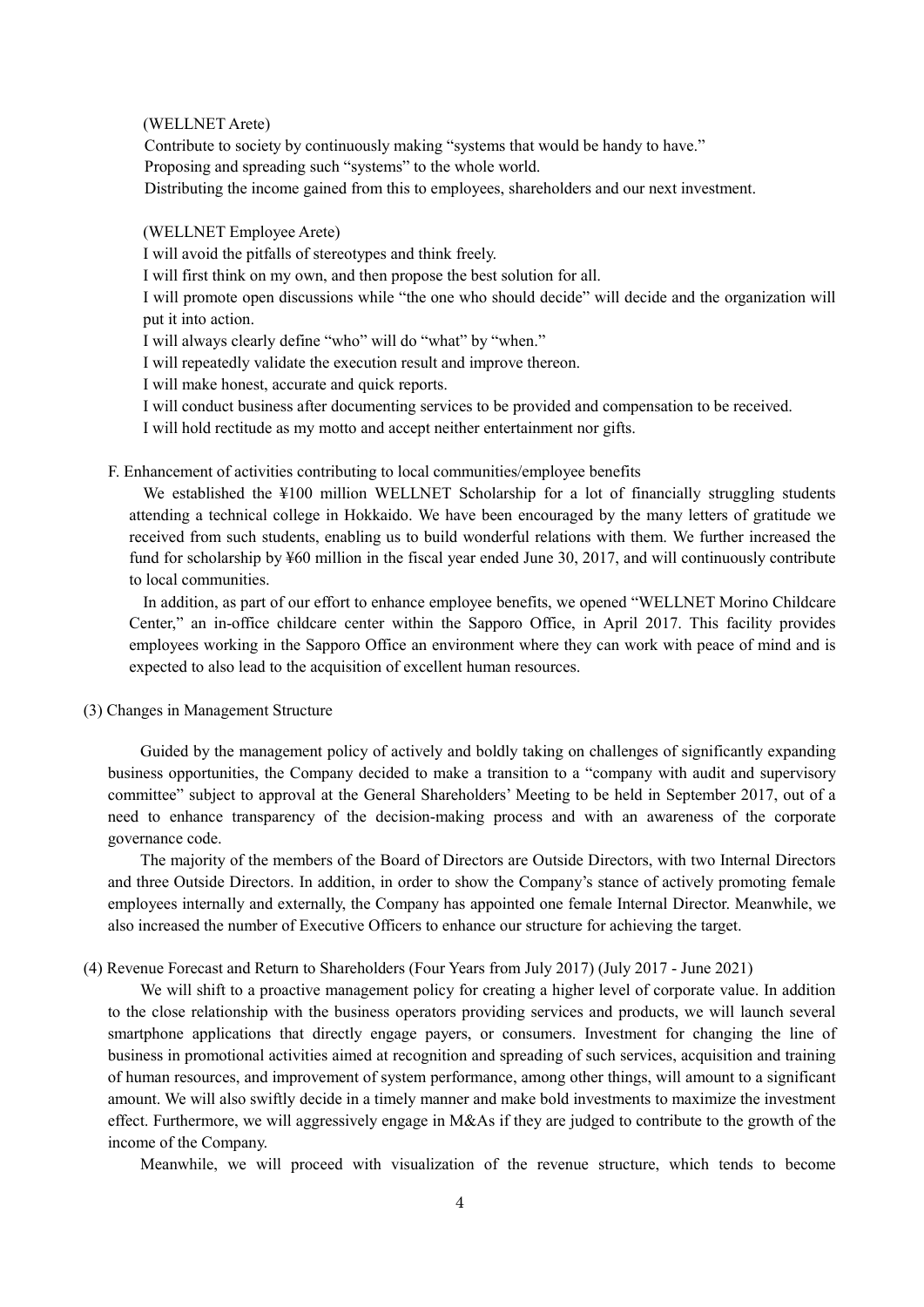ambiguous with an increase in services handled and business operators and due to other factors.

As stated above, the Company has decided on the management policy of aggressively taking risks, including making large and swift investment in the field related to "FinTech service" in the face of large business opportunities currently available. As such, we will not disclose the initial financial forecast for the fiscal year ending June 2018.

Meanwhile, we will set the dividend payout ratio at 50% or more over the next four years from this fiscal year and pay a dividend of ¥50 even when dividend per share is less than ¥50, as consideration for shareholders and in order to encourage shareholders to make long-term investment with peace of mind. This amount is 35% higher than the ¥37 dividend\* for the fiscal year ended June 30, 2016 (excluding special dividend), the final year of the previous Medium Term Three-Year Management Plan.

\*The Company carried out a 2-for-1 share split on July 1, 2016.

Going forward, we will seek to become a company that is loved by our customers, employees, shareholders and local communities with high expectations as we work to improve our corporate value. We hope that you look forward to the challenges we take on in the future.

#### (2) Analysis of Financial Position

1) Status of assets, liabilities, and net assets (Assets)

Current assets as of June 30, 2017 stood at ¥20,753 million. This mainly comprises cash and deposits of ¥15,848 million, securities of ¥2,999 million, and accounts receivable - trade of ¥457 million. Cash and deposits include ¥11,381 million of receiving agency deposit in money collection business, which is the money kept temporarily by the Company up to the predetermined date of transfer to operators in the following month. Meanwhile, non-current assets amounted to ¥1,704 million. This mainly comprises software of ¥828 million and investment securities of ¥206 million. As a result, total assets amounted to ¥22,457 million.

#### (Liabilities)

Current liabilities as of June 30, 2017 stood at ¥13,513 million. This mainly comprises receiving agency deposit of ¥11,381 million and deposits received of ¥760 million. Meanwhile, non-current liabilities amounted to ¥164 million. As a result, total liabilities amounted to ¥13,677 million.

### (Net assets)

Net assets as of June 30, 2017 stood at ¥8,780 million. This mainly comprises shareholders' equity of ¥8,698 million.

#### 2) Status of cash flows

Cash and cash equivalents (the "funds") as of June 30, 2017 stood at ¥15,348 million. The status of cash flows as of June 30, 2017 and their contributing factors are as follows.

#### (Cash flows from operating activities)

Funds provided by operating activities for the fiscal year ended June 30, 2017 amounted to \fac{2,328 million. Main factors for the increase are income before income taxes of ¥1,239 million and ¥1,815 million increase in receiving agency deposits, while the main factor for the decrease is income taxes paid of ¥755 million.

#### (Cash flows from investing activities)

Funds used in investing activities for the fiscal year ended June 30, 2017 amounted to ¥1,341 million. The main factor for the increase is proceeds from redemption of securities of ¥6,500 million, while main factors for the decrease are purchase of securities of ¥6,498 million, payments into time deposits of ¥1,000 million and purchase of intangible assets of ¥505 million.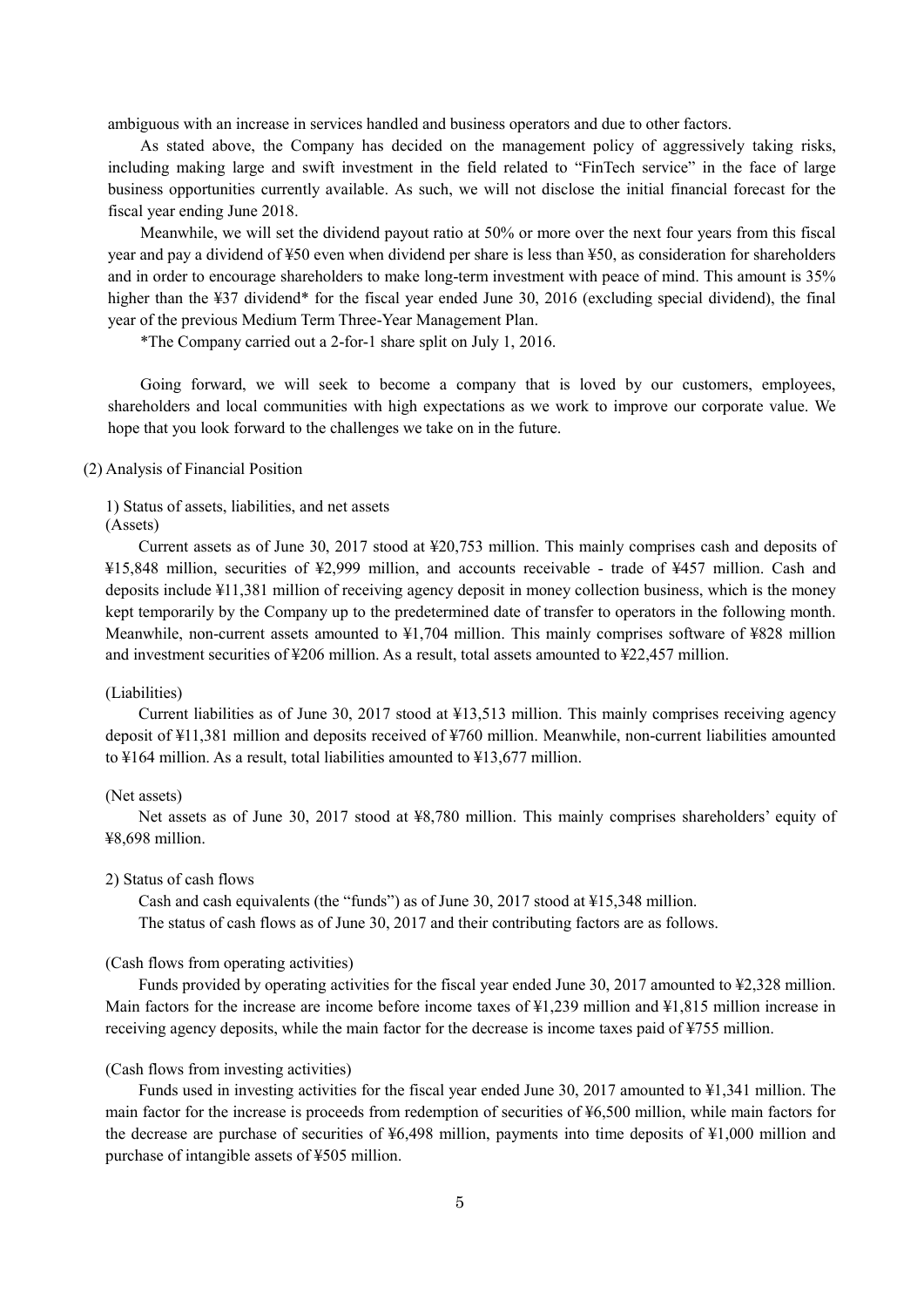(Cash flows from financing activities)

Funds used in financing activities for the fiscal year ended June 30, 2017 amounted to ¥596 million. The main factor for the decrease is cash dividends paid of ¥743 million.

(3) Basic Policy for Profit Sharing and Dividends for the Fiscal Year under Review and the Next Fiscal Year

The dividend for the fiscal year ended June 30, 2017 will be ¥50 per share in accordance with the policy which was determined as our numerical target in the "New Medium Term Five-Year Management Plan (July 2016 – June 2021)."

With regard to the dividend for the next fiscal year, in accordance with the policy determined as our numerical target in the "New Medium Term Five-Year Management Plan (July 2016 - June 2021)," we will set the dividend payout ratio for the four years from this fiscal year at 50% or more (excluding extraordinary factors), and pay a dividend of ¥50 even when dividend per share is less than ¥50. This amount is 35% higher than the ¥37 dividend\* for the fiscal year ended June 30, 2016 (excluding special dividend).

\*The Company carried out a 2-for-1 share split on July 1, 2016.

On the basis of the net income forecast for the next fiscal year and by taking into account the stated target dividend payout ratio of 50% or more or dividend of ¥50, we are planning to pay ¥50 per share.

#### (4) Risks of Business

Among matters listed in the financial statements relating to 1. Business Results, 3. Management Policy, and 4. Non-consolidated Financial Statements, the following matters could potentially have a significant impact on the decisions of the investors.

Forward-looking statements within the text are those identified by the company as of the date of announcement of the Financial Statement (August 7, 2017), and there is a possibly that our business performance and financial condition may be affected by the occurrence of events other than those listed below that are unforeseeable at this time.

#### 1) Receiving agency deposit

The Multiple Payment Services provided by the Company transfers money to the customer business operator on a given date after temporarily storing the payment on behalf of the customer in a savings account managed separately under the Company's name. The money temporarily stored by the Company as a receiving agency is recognized on the balance sheet as both "cash and deposits" (assets) and "receiving agency deposits" (liabilities).

The payment stored in the receiving agency is managed separately from the Company's settlement funds in a checkable deposit account of a financial institution in order to protect the assets of the customers. To mitigate the risk of bad debt, the Company adopts a scheme to offset the fees (sales of the Company) when sending payment to the customer based on the contract. However, if financial administration polices related to pay off or the like are changed making the account no longer subject to deposit protection, there is a possibility that our business operations and performance will be affected by the changes to the storage methods of receiving agency payment or changes to the collection methods of our accounts receivable - trade.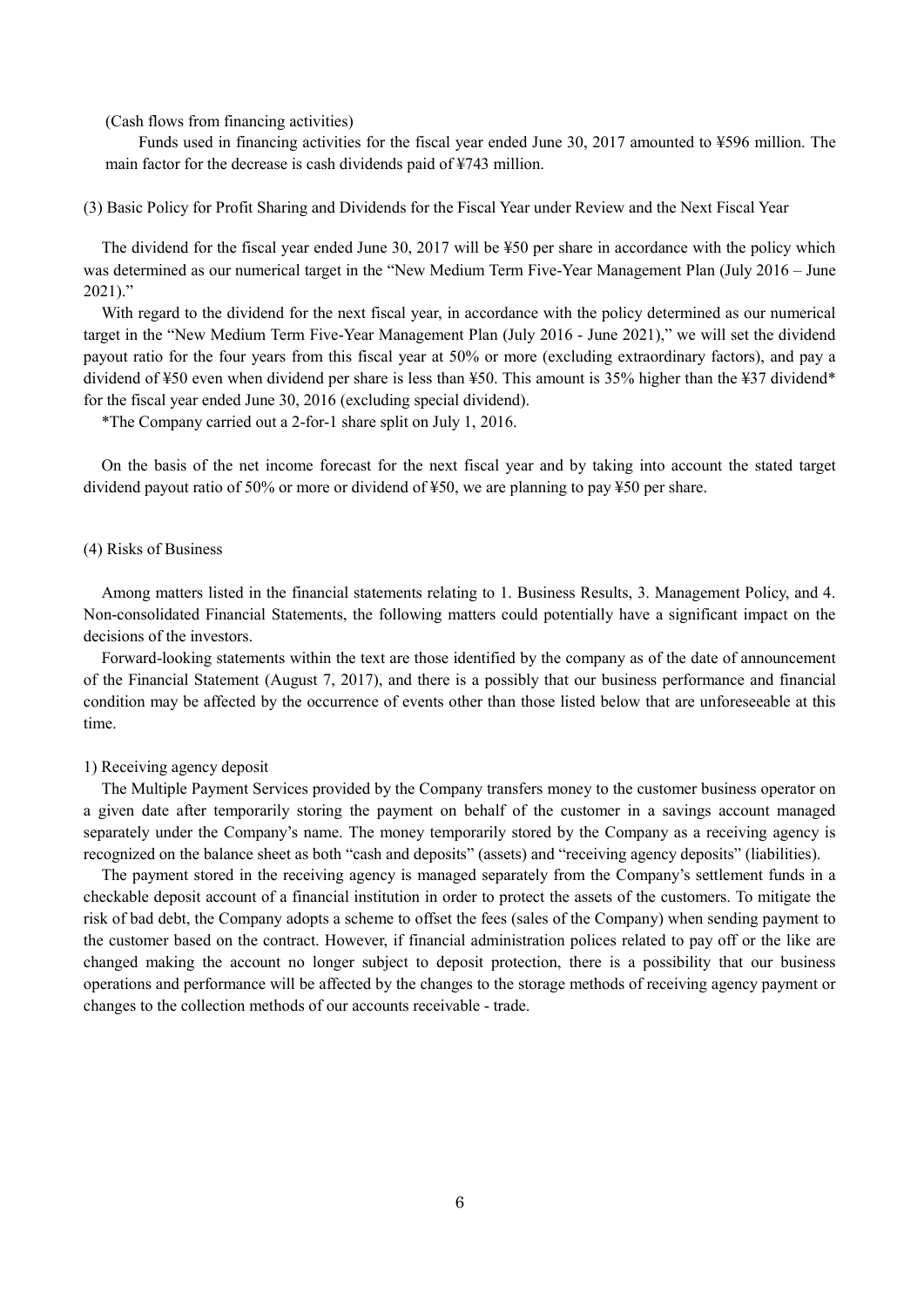#### 2) Dependence on the infrastructure of the convenience store industry

In the Multiple Payment Services, the installation of kiosk terminals, etc. at a convenience store is a prerequisite for payment in convenience stores. Should convenience store companies change their methods for providing service, such as by changing terminals during the same period as other convenience store companies, there is a possibility that this will have an impact on our performance including incurring of cost to respond to such changes by the Company.

#### 3) System failure and administrative risk

Because system shut down would be a grave problem for the Company, we take various measures, such as ensuring redundancy of server equipment and communication line and having maintenance personnel present 24 hours a day.

However, if unexpected matters including natural disaster or accident occur, misconduct is perpetrated by unforeseen external intruders, or there is faulty operation by an employee, it may lead to reduced functionality, malfunction, or failure, which may affect our performance.

As our business is an important service which handles money including receipt of payments, management is strictly carried out to avoid administrative risk. However, if an executive or employee of the Company were to make an error regardless of this strict management system, it could affect its performance by compromising trust in the Company.

### 4) The external environment

a. Intensifying competition in the payment service market

If the differentiation strategy in response to intensifying competition cannot achieve results as planned, we may get caught up in price competition.

#### b. Investment in origination and development of new businesses

Although we continue to conduct active capital investment, research and development investment, and sales promotion activities for new businesses such as "*Shiharai-Hisho*," if this service does not progress in accordance with our plan and if we cannot achieve adequate results from our investments, it may affect our performance.

#### c. Dependence on specific customers

Under the risk awareness of the external environment detailed above, we are working on origination of new services and new businesses, and expansion of new customers. Yet at present, the majority of our overall sales are derived from our top three user customers. Therefore, if the sales of our major customers fall due to the sales trend of the major customers or for any other reasons, it may affect our performance.

#### d. Intellectual property rights

As it is difficult to grasp the status of intellectual property rights in its business field in a timely and complete manner, there is a possibility that the Company will infringe upon the intellectual property rights of a third party and be subject to claims for damages or injunction.

#### e. Paradigm shift

If, for example, a completely new payment scheme, etc. arises as a result of innovation and other advances in the payment market, it may affect our performance.

#### 5) Management of personal information

When carrying out its businesses, the Company sometimes retains customer's personal information, and we expect that we will handle more personal information as our service continues to expand in the future. We have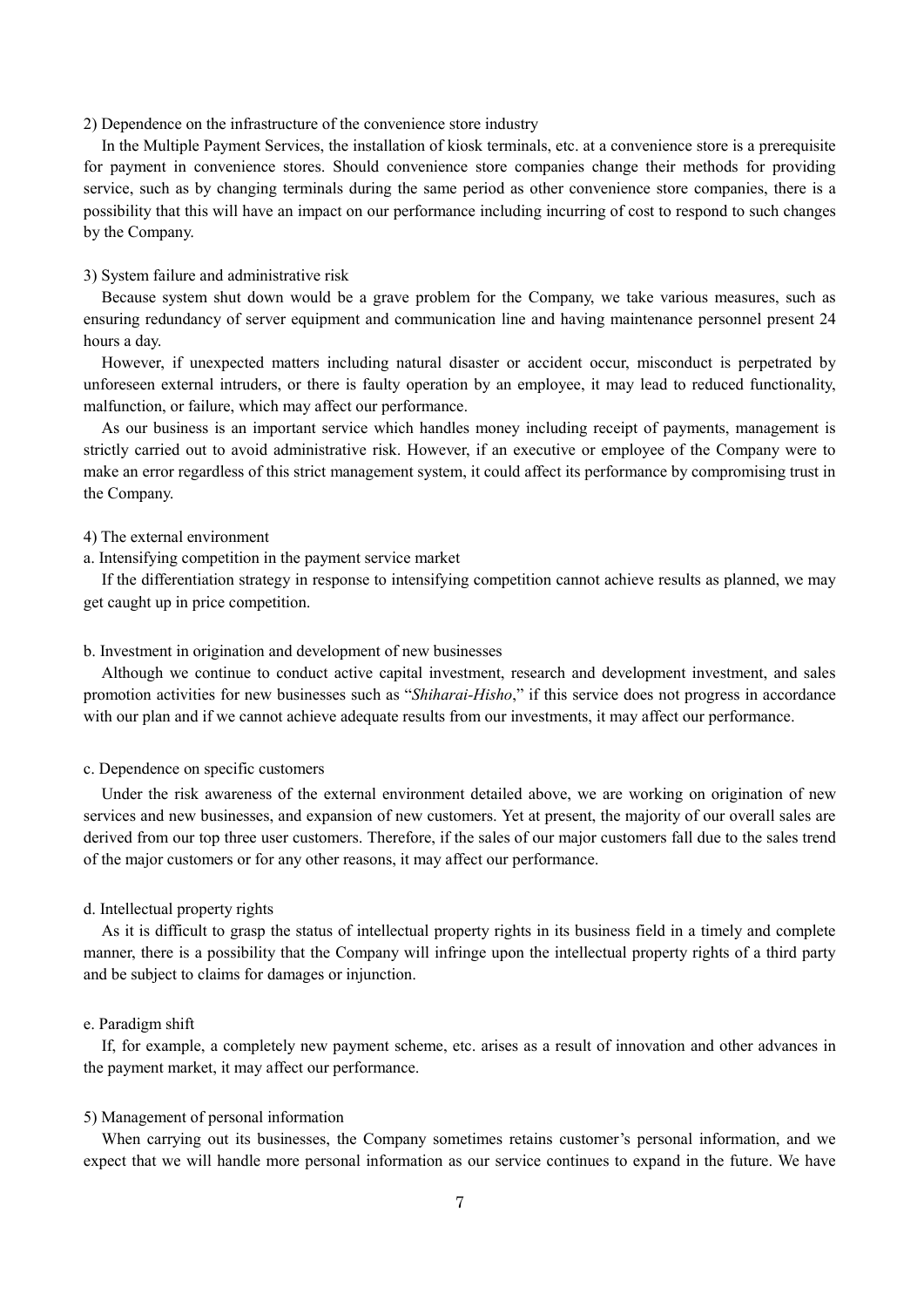acquired the PrivacyMark and Information Security Management System (ISMS) for handling of personal information, and pursuant to these, we have established an internal management system and heightened our awareness of information management.

Although the possibility that personal information will be leaked is considered extremely low due to these measures, if there was external leakage of information due to any cause in the future, we may be subject to claims for damages, and it may affect our performance due to losses of social trust.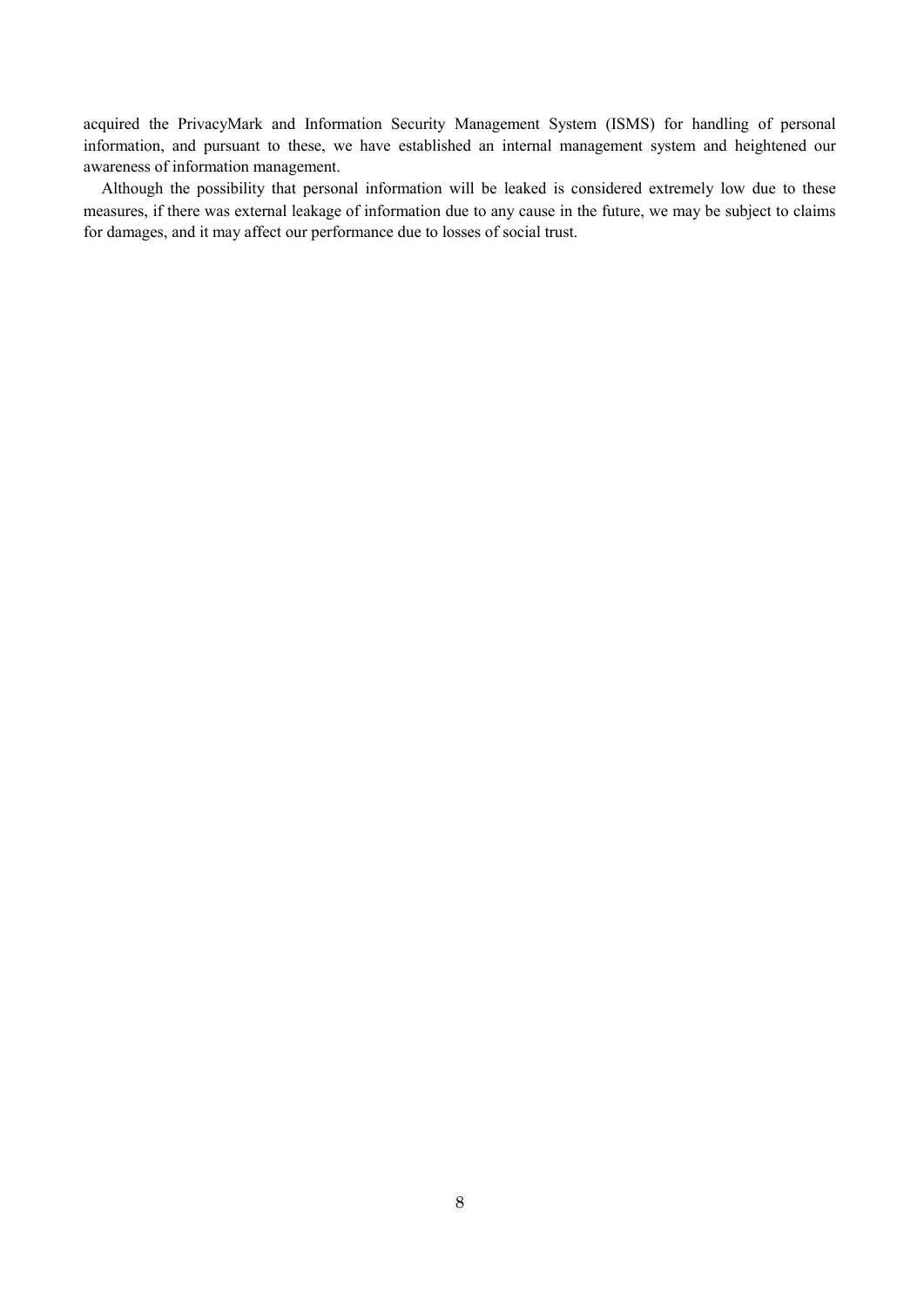## 2. Corporate Group Overview

The Company conducts businesses centered on provision of payment and authentication services that connects business operators and consumers.

## [Operations Diagram]

Operations diagram of the Company is as follows.

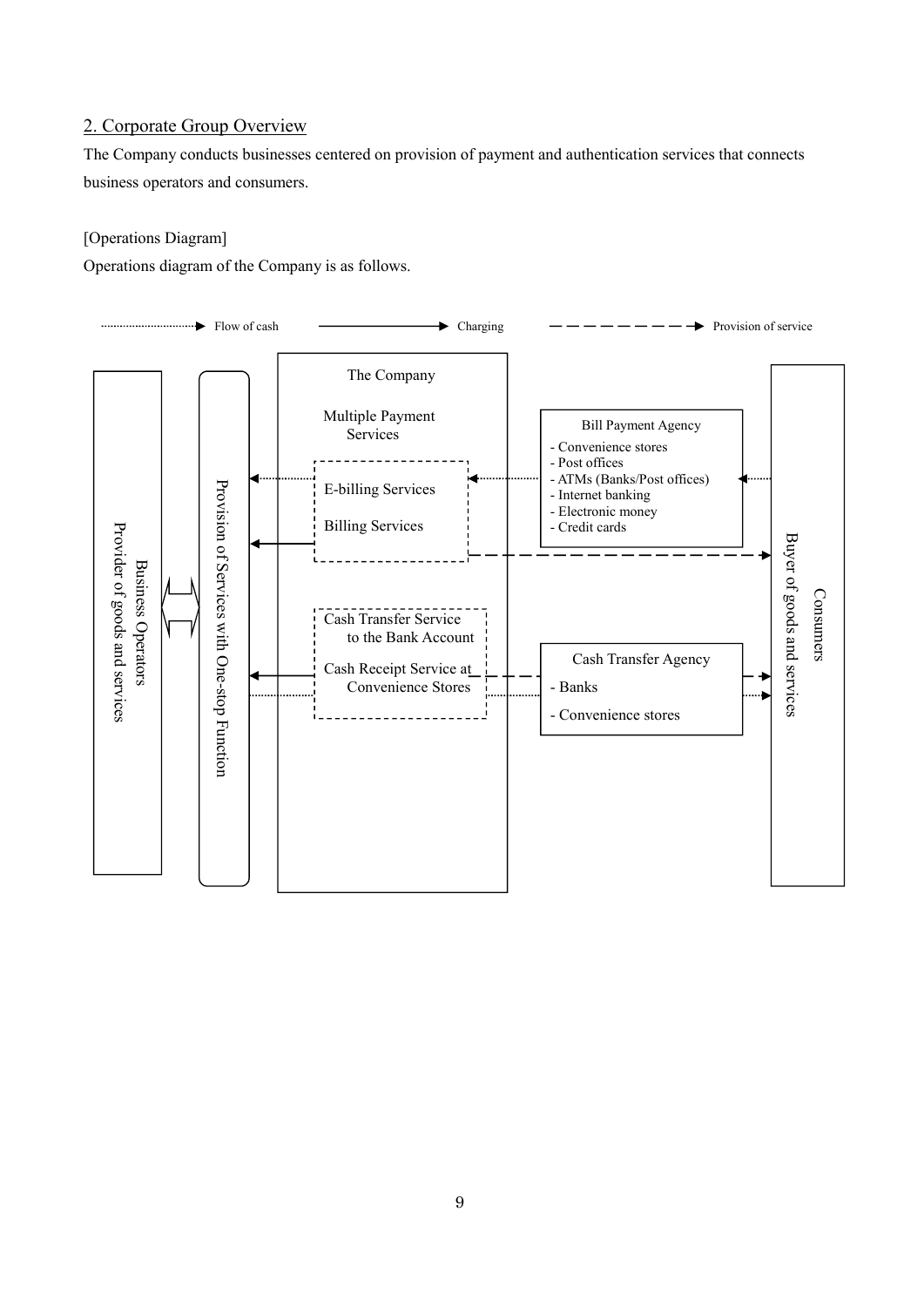## 3. Basic Principle on the Selection of Accounting Standards

The Company's policy, for the time being, is to prepare the financial statements in accordance with J-GAAP, in consideration of the comparability of financial statements over time as well as between companies.

With respect to the adoption of IFRS, the Company will make decision as appropriate, in view of the circumstances both in Japan and abroad.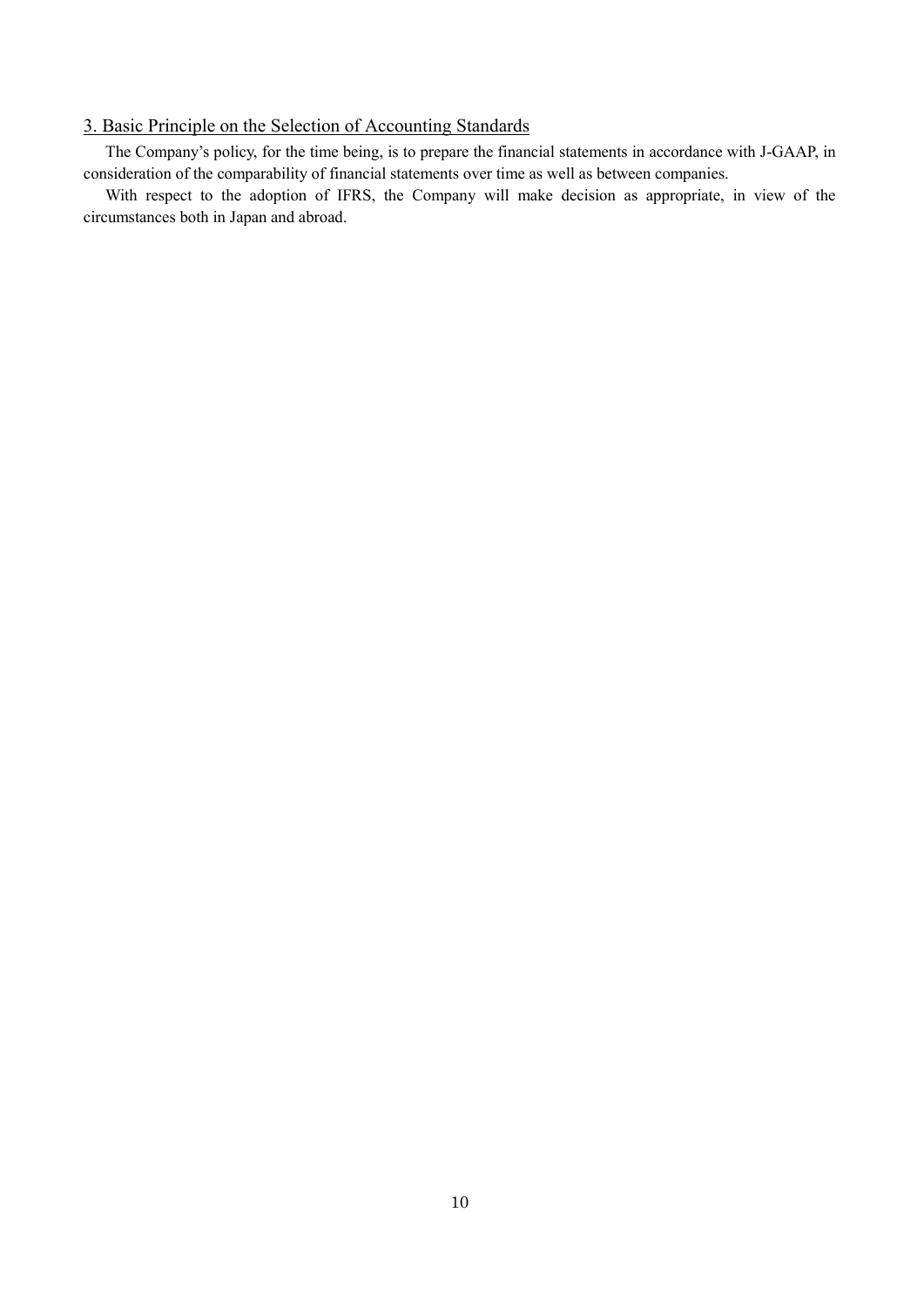## 4. Financial Statements and Primary Notes

(1) Balance Sheet

|                                     | As of June 30, 2016 | As of June 30, 2017 |
|-------------------------------------|---------------------|---------------------|
| Assets                              |                     |                     |
| Current assets                      |                     |                     |
| Cash and deposits                   | 14,458,084          | 15,848,163          |
| Accounts receivable - trade         | 526,603             | 457,038             |
| Operating accounts receivable       | 529,068             | 233,052             |
| Securities                          | 2,999,229           | 2,999,842           |
| Merchandise                         | 2,649               | 2,677               |
| Work in process                     | 9,051               | 6,970               |
| Supplies                            | 1,653               | 1,553               |
| Prepaid expenses                    | 22,194              | 43,295              |
| Deferred tax assets                 | 46,833              | 4,022               |
| Other                               | 820,994             | 1,157,095           |
| Total current assets                | 19,416,363          | 20,753,711          |
| Non-current assets                  |                     |                     |
| Property, plant and equipment       |                     |                     |
| <b>Buildings</b>                    | 247,356             | 273,630             |
| Accumulated depreciation            | (121, 508)          | (129, 185)          |
| Buildings, net                      | 125,848             | 144,444             |
| <b>Structures</b>                   | 9,779               | 9,779               |
| Accumulated depreciation            | (8, 864)            | (9,016)             |
| Structures, net                     | 915                 | 763                 |
| Tools, furniture and fixtures       | 592,306             | 642,664             |
| Accumulated depreciation            | (482, 452)          | (508, 963)          |
| Tools, furniture and fixtures, net  | 109,854             | 133,700             |
| Land                                | 136,266             | 136,266             |
| Leased assets                       | 8,102               |                     |
| Accumulated depreciation            | (8,012)             |                     |
| Leased assets, net                  | 89                  |                     |
| Construction in progress            | 38,746              | 273                 |
| Total property, plant and equipment | 411,721             | 415,448             |
| Intangible assets                   |                     |                     |
| Trademark right                     | 844                 | 1,551               |
| Software                            | 530,268             | 828,020             |
| Total intangible assets             | 531,113             | 829,571             |
| Investments and other assets        |                     |                     |
| Investment securities               | 507,521             | 206,292             |
| Long-term prepaid expenses          | 41,670              | 25,048              |
| Investments in capital              | 25,000              | 71,664              |
| Guarantee deposits                  | 48,562              | 48,562              |
| Prepaid pension cost                | 16,994              | 16,023              |
| Deferred tax assets                 | 99,702              | 86,496              |
| Other                               | 6,249               | 5,006               |
| Total investments and other assets  | 745,701             | 459,094             |
| Total non-current assets            | 1,688,536           | 1,704,114           |
| Total assets                        | 21,104,899          | 22,457,826          |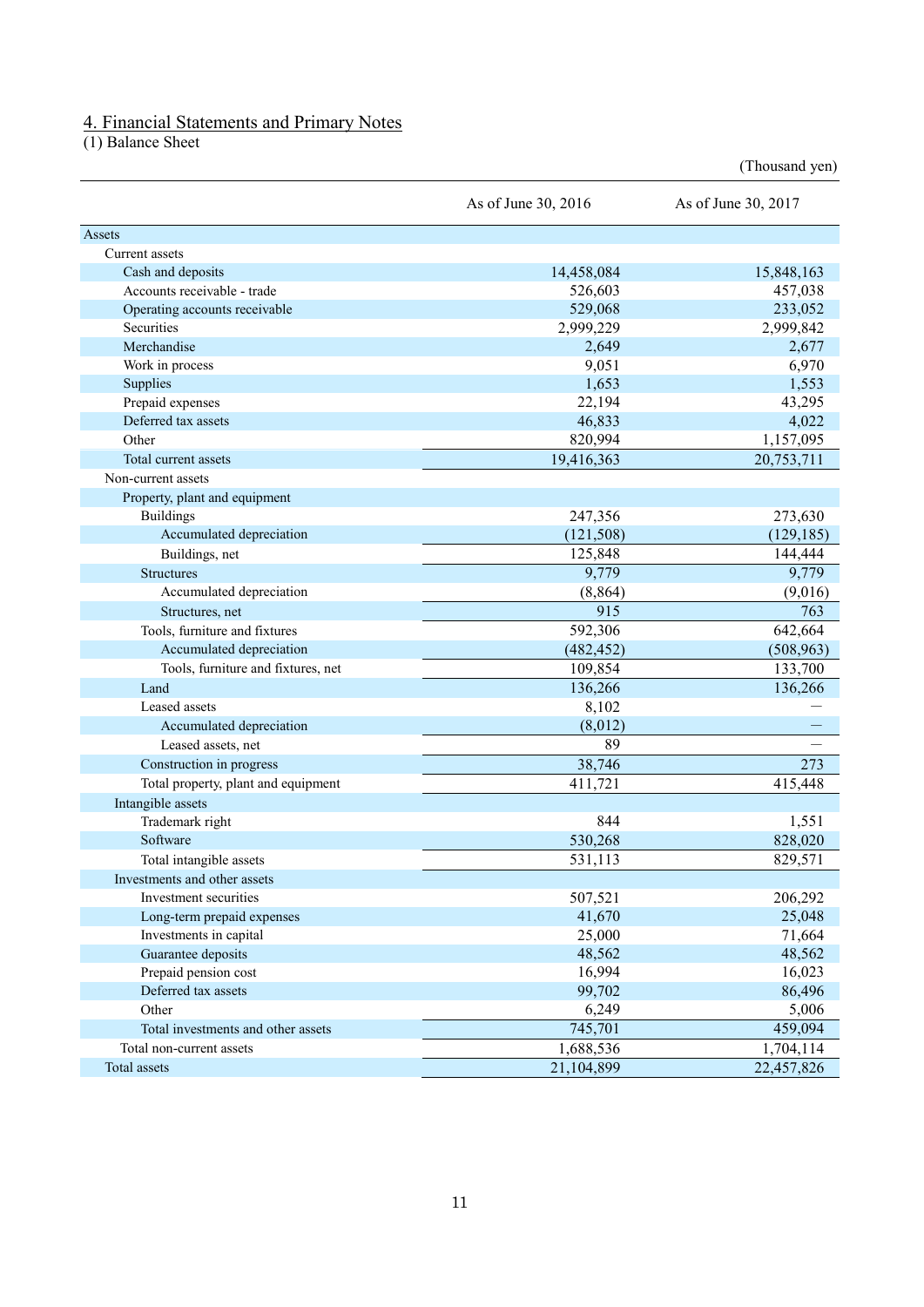|                                                       | As of June 30, 2016 | As of June 30, 2017 |
|-------------------------------------------------------|---------------------|---------------------|
| Liabilities                                           |                     |                     |
| Current liabilities                                   |                     |                     |
| Accounts payable - trade                              | 555,037             | 464,637             |
| Operating accounts payable                            | 1,043,952           | 456,332             |
| Lease obligations                                     | 115                 |                     |
| Accounts payable - other                              | 283,858             | 252,644             |
| Accrued expenses                                      | 18,024              | 13,240              |
| Income taxes payable                                  | 433,632             |                     |
| Advances received                                     | 4,943               | 1,707               |
| Deposits received                                     | 483,782             | 760,668             |
| Receiving agency deposits                             | 9,566,090           | 11,381,496          |
| Other                                                 | 8,850               | 182,400             |
| Total current liabilities                             | 12,398,289          | 13,513,128          |
| Non-current liabilities                               |                     |                     |
| Provision for granting of shares                      | 31,240              | 35,925              |
| Asset retirement obligations                          | 6,845               | 6,946               |
| Long-term accounts payable - other                    | 119,007             | 119,007             |
| Provision for contingent loss                         | 64,002              |                     |
| Other                                                 |                     | 2,567               |
| Total non-current liabilities                         | 221,094             | 164,446             |
| <b>Total liabilities</b>                              | 12,619,384          | 13,677,574          |
| Net assets                                            |                     |                     |
| Shareholders' equity                                  |                     |                     |
| Capital stock                                         | 667,782             | 667,782             |
| Capital surplus                                       |                     |                     |
| Legal capital surplus                                 | 3,509,216           | 3,509,216           |
| Total capital surplus                                 | 3,509,216           | 3,509,216           |
| Retained earnings                                     |                     |                     |
| Legal retained earnings                               | 22,010              | 22,010              |
| Other retained earnings                               |                     |                     |
| Reserve for special depreciation                      | 4,695               | 3,130               |
| General reserve                                       | 3,160,000           | 3,160,000           |
| Retained earnings brought forward                     | 2,076,740           | 2,018,191           |
| Total retained earnings                               | 5,263,446           | 5,203,332           |
| Treasury shares                                       | (993, 464)          | (682, 037)          |
| Total shareholders' equity                            | 8,446,981           | 8,698,293           |
| Valuation and translation adjustments                 |                     |                     |
| Valuation difference on available-for-sale securities | (593)               | 129                 |
| Total valuation and translation adjustments           | (593)               | 129                 |
| Subscription rights to shares                         | 39,127              | 81,828              |
| Total net assets                                      | 8,485,515           | 8,780,251           |
| Total liabilities and net assets                      | 21,104,899          | 22,457,826          |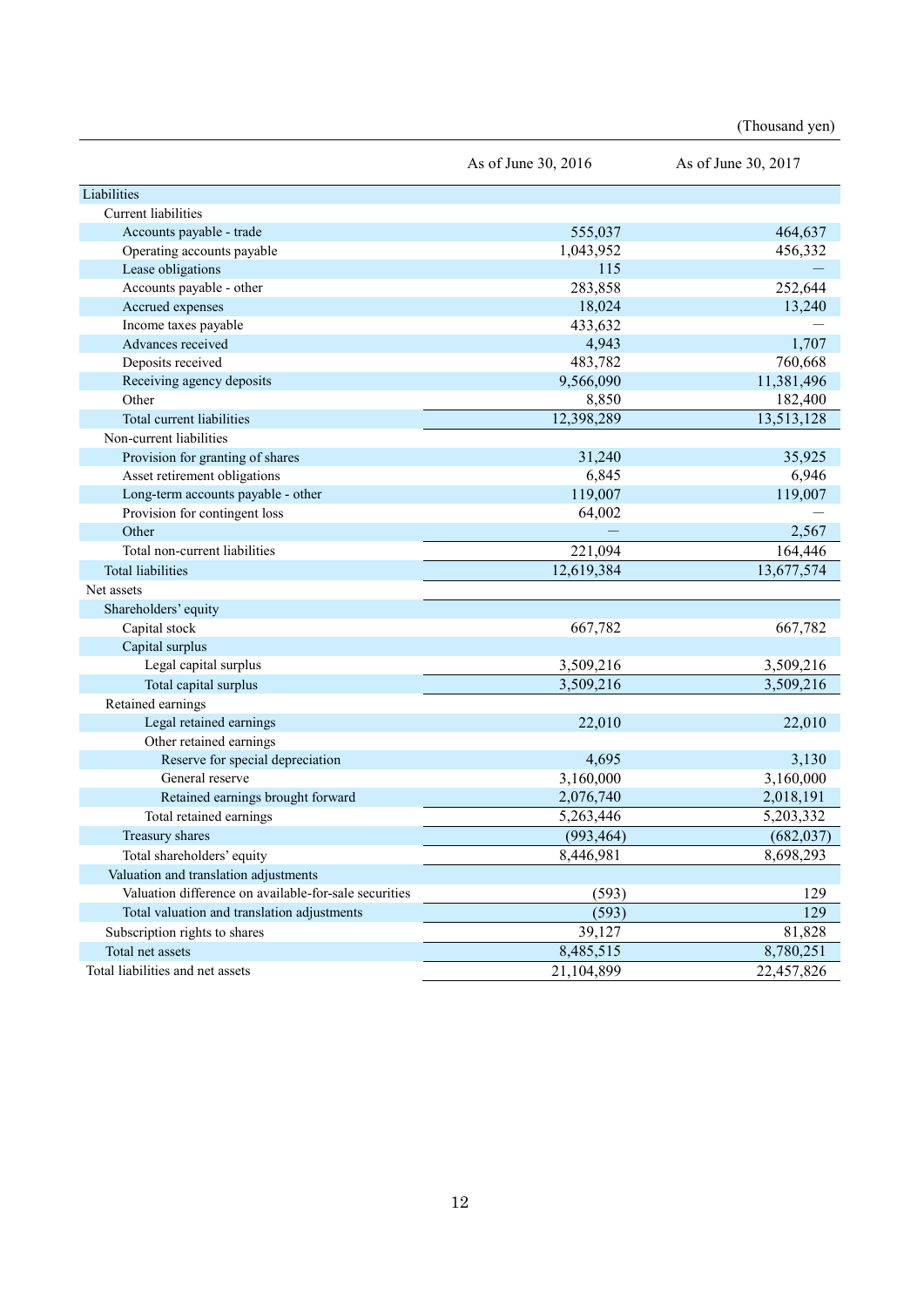## (2) Statement of Income

|                                                   |                                            | (Thousand yen)                             |
|---------------------------------------------------|--------------------------------------------|--------------------------------------------|
|                                                   | For the fiscal year ended<br>June 30, 2016 | For the fiscal year ended<br>June 30, 2017 |
| Net sales                                         | 10,529,005                                 | 10,260,276                                 |
| Cost of sales                                     | 7,483,623                                  | 7,673,962                                  |
| Gross profit                                      | 3,045,382                                  | 2,586,313                                  |
| Selling, general and administrative expenses      | 990,515                                    | 1,487,153                                  |
| Operating income                                  | 2,054,867                                  | 1,099,160                                  |
| Non-operating income                              |                                            |                                            |
| Interest income                                   | 1,795                                      | 1,828                                      |
| Interest on securities                            | 10,421                                     | 9,816                                      |
| Dividend income                                   | 802                                        | 129                                        |
| Gain on reversal of provision for contingent loss |                                            | 39,958                                     |
| Refunded consumption taxes                        |                                            | 88,436                                     |
| Other                                             | 4,154                                      | 3,659                                      |
| Total non-operating income                        | 17,174                                     | 143,828                                    |
| Non-operating expenses                            |                                            |                                            |
| Interest expenses                                 | 29                                         | $\mathbf{0}$                               |
| Loss on investments in partnership                |                                            | 3,335                                      |
| Consumption taxes for prior periods               | 64,002                                     |                                            |
| Other                                             | 71                                         | 72                                         |
| Total non-operating expenses                      | 64,103                                     | 3,408                                      |
| Ordinary income                                   | 2,007,938                                  | 1,239,580                                  |
| Income before income taxes                        | 2,007,938                                  | 1,239,580                                  |
| Income taxes - current                            | 694,173                                    | 314,189                                    |
| Income taxes for prior periods                    | (17,033)                                   |                                            |
| Income taxes - deferred                           | (20,078)                                   | 55,701                                     |
| Total income taxes                                | 657,061                                    | 369,891                                    |
| Net income                                        | 1,350,877                                  | 869,688                                    |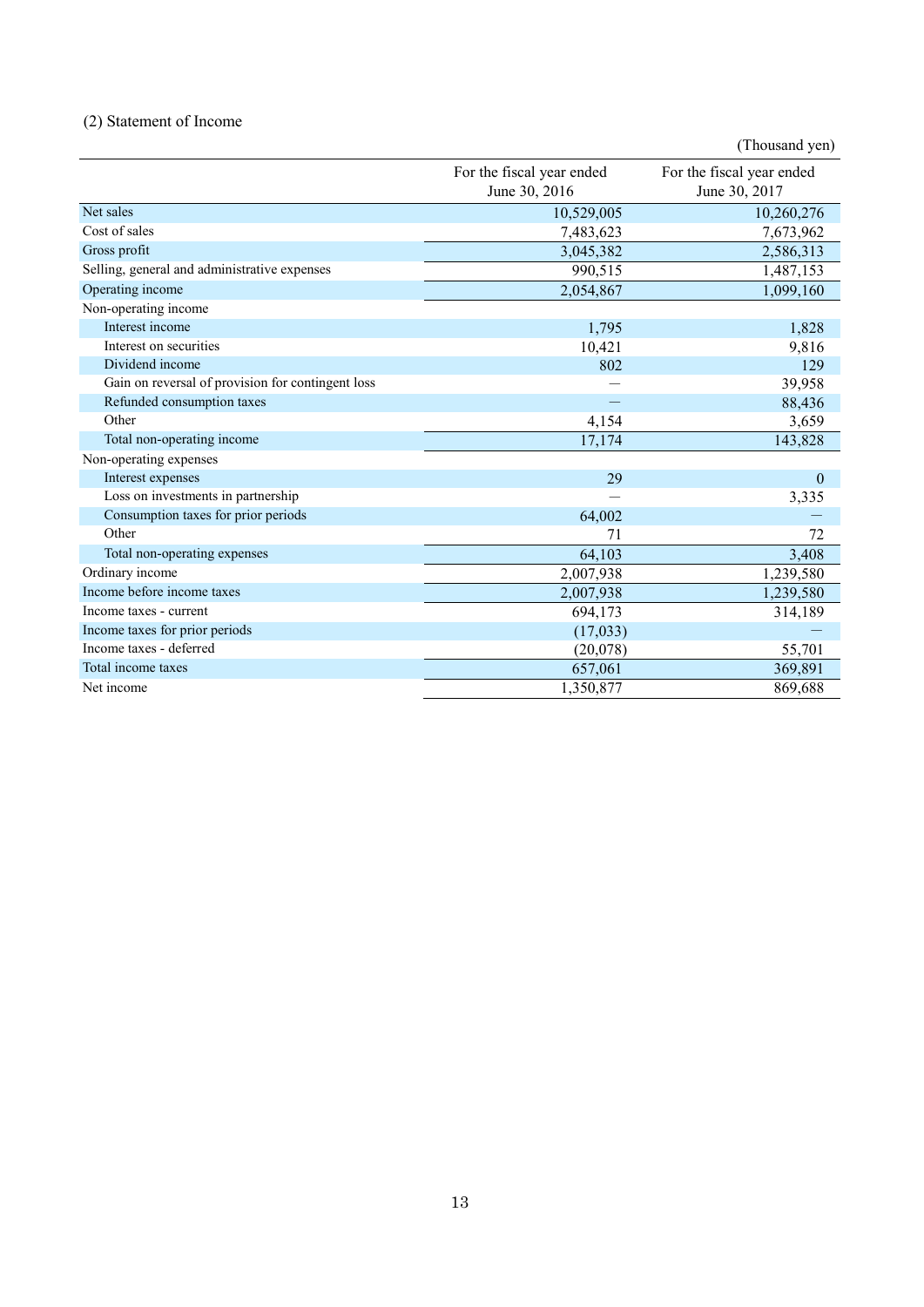## (Schedule of cost of sales)

Schedule of cost of sales

|                                        |             | Fiscal year ended June 30, 2016<br>(from July 1, 2015 to June 30, 2016) |           |                           | Fiscal year ended June 30, 2017<br>(from July 1, 2016 to June 30, 2017) |           |                           |
|----------------------------------------|-------------|-------------------------------------------------------------------------|-----------|---------------------------|-------------------------------------------------------------------------|-----------|---------------------------|
| Class                                  | Note<br>no. | Amount (Thousand yen)                                                   |           | Composit<br>ion<br>$(\%)$ | Amount (Thousand yen)                                                   |           | Composit<br>ion<br>$(\%)$ |
| Cost of merchandise sold<br>Ι.         |             |                                                                         |           |                           |                                                                         |           |                           |
| Beginning merchandise                  |             | 2,741                                                                   |           |                           | 2,649                                                                   |           |                           |
| Cost of purchased<br>2.<br>merchandise |             | 26,637                                                                  |           |                           | 25,994                                                                  |           |                           |
| Total                                  |             | 29,378                                                                  |           |                           | 28,643                                                                  |           |                           |
| 3. Ending merchandise                  |             | 2,649                                                                   | 26,728    | 0.3                       | 2,677                                                                   | 25,966    | 0.3                       |
| Labor cost<br>П.                       |             |                                                                         | 191,503   | 2.5                       |                                                                         | 219,508   | 2.7                       |
| Ш.<br>Expenses                         |             |                                                                         | 7,244,846 | 94.5                      |                                                                         | 7,395,112 | 91.2                      |
| Subcontract expenses<br>IV.            |             |                                                                         | 202,394   | 2.6                       |                                                                         | 472,072   | 5.8                       |
| Total                                  |             |                                                                         | 7,665,472 | 100.0                     |                                                                         | 8,112,660 | 100.0                     |
| Transfer to other account              |             |                                                                         | 178,306   |                           |                                                                         | 440,778   |                           |
| Beginning work-in-process              |             |                                                                         | 5,509     |                           |                                                                         | 9,051     |                           |
| Ending work-in-process                 |             |                                                                         | 9,051     |                           |                                                                         | 6,970     |                           |
| Cost of sales                          |             |                                                                         | 7,483,623 |                           |                                                                         | 7,673,962 |                           |
|                                        |             |                                                                         |           |                           |                                                                         |           |                           |

(Notes) \*1. Cost of sales is calculated based on the job-order cost system.

\*2. Details of the main components are as follows.

(Thousand yen)

| Item                  | Fiscal year ended June 30, 2016 | Fiscal year ended June 30, 2017 |
|-----------------------|---------------------------------|---------------------------------|
| Receiving agency fees | 6,675,216                       | 6,736,751                       |
| Invoice postage fees  | 212,523                         | 218,392                         |
| Depreciation          | 168,906                         | 236,386                         |
| Other                 | 188,201                         | 203,582                         |
| Total                 | 7,244,846                       | 7,395,112                       |

\*3. Details of the transfer to other account are as follows.

| Item                                 | Fiscal year ended June 30, 2016 | Fiscal year ended June 30, 2017 |
|--------------------------------------|---------------------------------|---------------------------------|
| Software                             | 173,228                         | 420,957                         |
| Research and development<br>expenses | 5.077                           | 19.821                          |
| Total                                | 178,306                         | 440,778                         |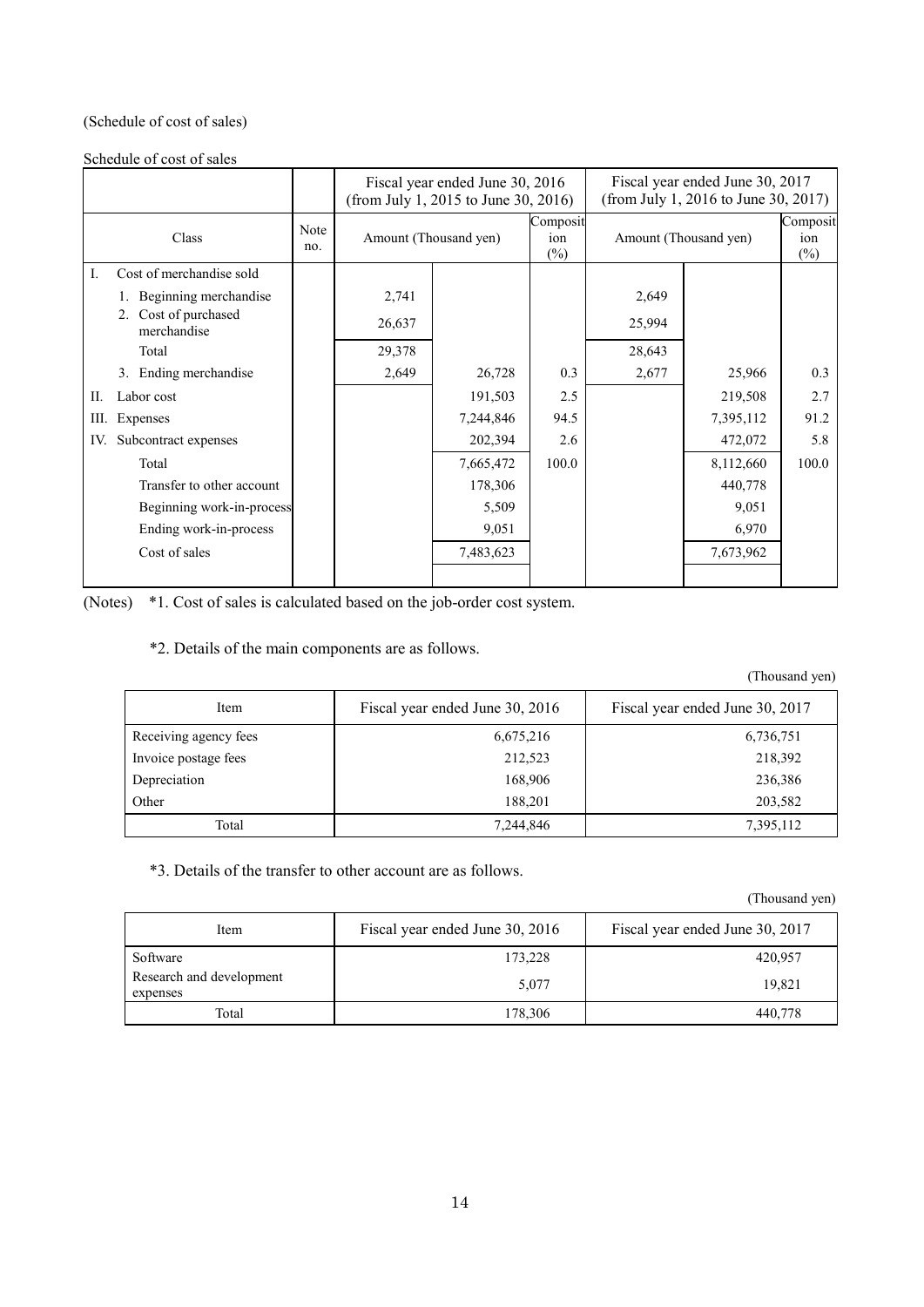#### (3) Statement of Changes in Equity

Fiscal year ended June 30, 2016 (from July 1, 2015 to June 30, 2016)

|                                                                                | Shareholders' equity     |                          |                          |                            |                                        |                         |                                            |                            |  |
|--------------------------------------------------------------------------------|--------------------------|--------------------------|--------------------------|----------------------------|----------------------------------------|-------------------------|--------------------------------------------|----------------------------|--|
|                                                                                |                          | Capital surplus          |                          | Retained earnings          |                                        |                         |                                            |                            |  |
|                                                                                |                          |                          |                          |                            |                                        | Other retained earnings |                                            |                            |  |
|                                                                                | Capital stock            | Legal capital<br>surplus | Total capital<br>surplus | Legal retained<br>earnings | Reserve for<br>special<br>depreciation | General<br>reserve      | Retained<br>earnings<br>brought<br>forward | Total retained<br>earnings |  |
| Balance at beginning of<br>current period                                      | 667,782                  | 3,509,216                | 3,509,216                | 22,010                     | 6,117                                  | 3,160,000               | 1,463,537                                  | 4,651,664                  |  |
| Changes of items during<br>period                                              |                          |                          |                          |                            |                                        |                         |                                            |                            |  |
| Reversal of reserve for<br>special depreciation                                |                          |                          |                          |                            | (1,529)                                |                         | 1,529                                      | $\overline{\phantom{0}}$   |  |
| Increase in reserve for<br>special depreciation<br>from changes in tax<br>rate |                          |                          |                          |                            | 107                                    |                         | (107)                                      | $\overline{\phantom{0}}$   |  |
| Dividends of surplus                                                           |                          |                          |                          |                            |                                        |                         | (477, 617)                                 | (477, 617)                 |  |
| Net income                                                                     |                          |                          |                          |                            |                                        |                         | 1,350,877                                  | 1,350,877                  |  |
| Purchase of treasury<br>shares                                                 |                          |                          |                          |                            |                                        |                         |                                            |                            |  |
| Disposal of treasury<br>shares                                                 |                          |                          |                          |                            |                                        |                         | (35,571)                                   | (35,571)                   |  |
| Retirement of treasury<br>shares                                               |                          |                          |                          |                            |                                        |                         | (225,906)                                  | (225,906)                  |  |
| Net changes of items<br>other than<br>shareholders' equity                     |                          |                          |                          |                            |                                        |                         |                                            |                            |  |
| Total changes of items<br>during period                                        | $\overline{\phantom{a}}$ | ٠                        |                          |                            | (1, 421)                               | ٠                       | 613,203                                    | 611,782                    |  |
| Balance at end of current<br>period                                            | 667,782                  | 3,509,216                | 3,509,216                | 22,010                     | 4,695                                  | 3,160,000               | 2,076,740                                  | 5,263,446                  |  |

|                                                                                | Shareholders' equity |                                  | Valuation and translation<br>adiustments                       |                                                   |                                  |                     |
|--------------------------------------------------------------------------------|----------------------|----------------------------------|----------------------------------------------------------------|---------------------------------------------------|----------------------------------|---------------------|
|                                                                                | Treasury<br>shares   | Total<br>Shareholders'<br>equity | Valuation<br>difference on<br>available-for-sale<br>securities | Total valuation<br>and translation<br>adjustments | Subscription<br>rights to shares | Total net<br>assets |
| Balance at beginning of<br>current period                                      | (650,078)            | 8,178,584                        | 202                                                            | 202                                               | 39,475                           | 8,218,263           |
| Changes of items during<br>period                                              |                      |                                  |                                                                |                                                   |                                  |                     |
| Reversal of reserve for<br>special depreciation                                |                      |                                  |                                                                |                                                   |                                  |                     |
| Increase in reserve for<br>special depreciation<br>from changes in tax<br>rate |                      | ٠                                |                                                                |                                                   |                                  |                     |
| Dividends of surplus                                                           |                      | (477, 617)                       |                                                                |                                                   |                                  | (477, 617)          |
| Net income                                                                     |                      | 1,350,877                        |                                                                |                                                   |                                  | 1,350,877           |
| Purchase of treasury<br>shares                                                 | (630, 284)           | (630, 284)                       |                                                                |                                                   |                                  | (630, 284)          |
| Disposal of treasury<br>shares                                                 | 60,992               | 25,420                           |                                                                |                                                   |                                  | 25,420              |
| Retirement of treasury<br>shares                                               | 225,906              |                                  |                                                                |                                                   |                                  |                     |
| Net changes of items<br>other than<br>shareholders' equity                     |                      |                                  | (795)                                                          | (795)                                             | (348)                            | (1, 144)            |
| Total changes of items<br>during period                                        | (343, 385)           | 268,396                          | (795)                                                          | (795)                                             | (348)                            | 267,252             |
| Balance at end of current<br>period                                            | (993, 464)           | 8,446,981                        | (593)                                                          | (593)                                             | 39,127                           | 8,485,515           |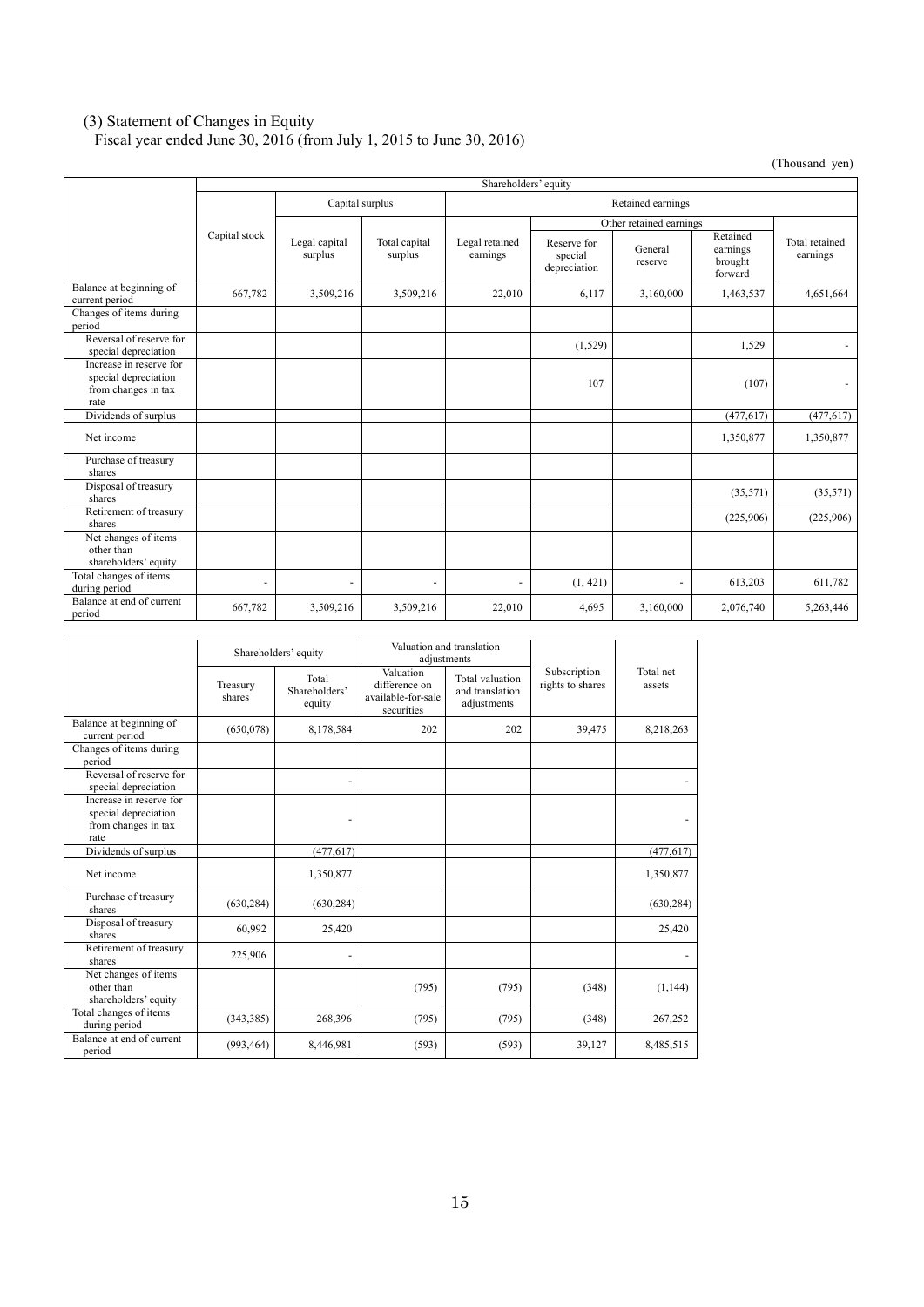## Fiscal year ended June 30, 2017 (from July 1, 2016 to June 30, 2017)

|                                                                                | Shareholders' equity |                          |                          |                            |                                        |                         |                                            |                            |  |
|--------------------------------------------------------------------------------|----------------------|--------------------------|--------------------------|----------------------------|----------------------------------------|-------------------------|--------------------------------------------|----------------------------|--|
|                                                                                | Capital surplus      |                          |                          | Retained earnings          |                                        |                         |                                            |                            |  |
|                                                                                |                      |                          |                          |                            |                                        | Other retained earnings |                                            |                            |  |
|                                                                                | Capital stock        | Legal capital<br>surplus | Total capital<br>surplus | Legal retained<br>earnings | Reserve for<br>special<br>depreciation | General<br>reserve      | Retained<br>earnings<br>brought<br>forward | Total retained<br>earnings |  |
| Balance at beginning of<br>current period                                      | 667,782              | 3,509,216                | 3,509,216                | 22,010                     | 4,695                                  | 3,160,000               | 2,076,740                                  | 5,263,446                  |  |
| Changes of items during<br>period                                              |                      |                          |                          |                            |                                        |                         |                                            |                            |  |
| Reversal of reserve for<br>special depreciation                                |                      |                          |                          |                            | (1, 565)                               |                         | 1,565                                      |                            |  |
| Increase in reserve for<br>special depreciation<br>from changes in tax<br>rate |                      |                          |                          |                            |                                        |                         |                                            |                            |  |
| Dividends of surplus                                                           |                      |                          |                          |                            |                                        |                         | (745, 201)                                 | (745, 201)                 |  |
| Net income                                                                     |                      |                          |                          |                            |                                        |                         | 869,688                                    | 869,688                    |  |
| Purchase of treasury<br>shares                                                 |                      |                          |                          |                            |                                        |                         |                                            |                            |  |
| Disposal of treasury<br>shares                                                 |                      |                          |                          |                            |                                        |                         | (184, 601)                                 | (184, 601)                 |  |
| Retirement of treasury<br>shares                                               |                      |                          |                          |                            |                                        |                         |                                            |                            |  |
| Net changes of items<br>other than<br>shareholders' equity                     |                      |                          |                          |                            |                                        |                         |                                            |                            |  |
| Total changes of items<br>during period                                        | ٠                    | ٠                        | ٠                        | ٠                          | (1, 565)                               | ٠                       | (58, 549)                                  | (60, 113)                  |  |
| Balance at end of current<br>period                                            | 667,782              | 3,509,216                | 3,509,216                | 22,010                     | 3,130                                  | 3,160,000               | 2,018,191                                  | 5,203,332                  |  |

|                                                                                | Shareholders' equity |                                  |                                                                | Valuation and translation<br>adjustments          |                                  |                     |
|--------------------------------------------------------------------------------|----------------------|----------------------------------|----------------------------------------------------------------|---------------------------------------------------|----------------------------------|---------------------|
|                                                                                | Treasury<br>shares   | Total<br>Shareholders'<br>equity | Valuation<br>difference on<br>available-for-sale<br>securities | Total valuation<br>and translation<br>adjustments | Subscription<br>rights to shares | Total net<br>assets |
| Balance at beginning of<br>current period                                      | (993, 464)           | 8,446,981                        | (593)                                                          | (593)                                             | 39,127                           | 8,485,515           |
| Changes of items during<br>period                                              |                      |                                  |                                                                |                                                   |                                  |                     |
| Reversal of reserve for<br>special depreciation                                |                      |                                  |                                                                |                                                   |                                  |                     |
| Increase in reserve for<br>special depreciation<br>from changes in tax<br>rate |                      |                                  |                                                                |                                                   |                                  |                     |
| Dividends of surplus                                                           |                      | (745, 201)                       |                                                                |                                                   |                                  | (745, 201)          |
| Net income                                                                     |                      | 869,688                          |                                                                |                                                   |                                  | 869,688             |
| Purchase of treasury<br>shares                                                 |                      |                                  |                                                                |                                                   |                                  |                     |
| Disposal of treasury<br>shares                                                 | 311,426              | 126,825                          |                                                                |                                                   |                                  | 126,825             |
| Retirement of treasury<br>shares                                               |                      |                                  |                                                                |                                                   |                                  |                     |
| Net changes of items<br>other than<br>shareholders' equity                     |                      |                                  | 722                                                            | 722                                               | 42,701                           | 43,423              |
| Total changes of items<br>during period                                        | 311,426              | 251,312                          | 722                                                            | 722                                               | 42,701                           | 294,736             |
| Balance at end of current<br>period                                            | (682, 037)           | 8,698,293                        | 129                                                            | 129                                               | 81,828                           | 8,780,251           |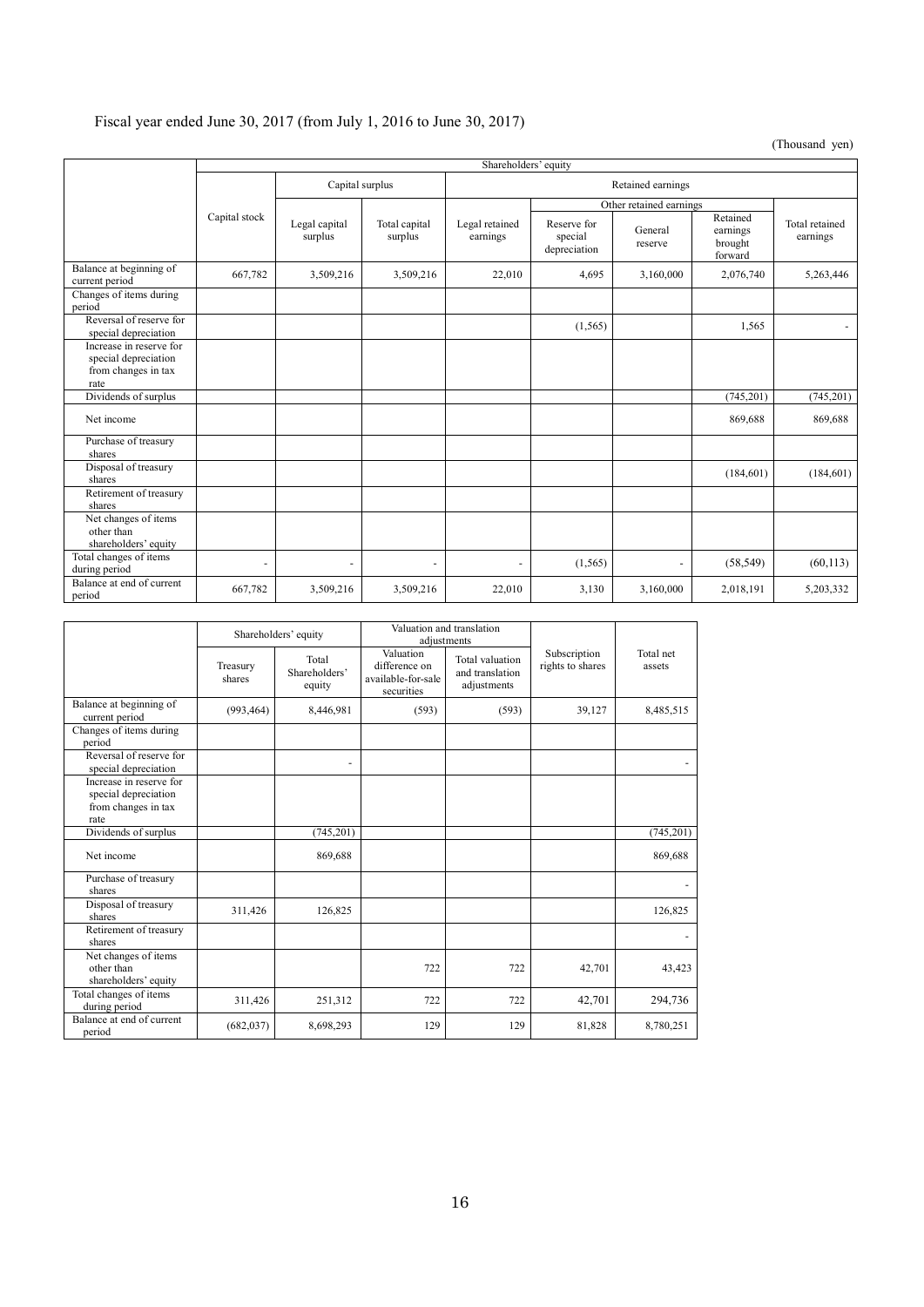## (4) Statement of Cash Flows

|                                                                                                       |                                            | (Thousand yen)                             |
|-------------------------------------------------------------------------------------------------------|--------------------------------------------|--------------------------------------------|
|                                                                                                       | For the fiscal year ended<br>June 30, 2016 | For the fiscal year ended<br>June 30, 2017 |
| Cash flows from operating activities                                                                  |                                            |                                            |
| Income before income taxes                                                                            | 2,007,938                                  | 1,239,580                                  |
| Depreciation                                                                                          | 207,291                                    | 279,396                                    |
| Interest and dividend income                                                                          | (13,020)                                   | (11, 773)                                  |
| Interest expenses                                                                                     | 29                                         | $\theta$                                   |
| Loss (gain) on investments in partnership                                                             |                                            | 3,335                                      |
| Decrease (increase) in operating accounts receivable                                                  | 196,371                                    | 296,015                                    |
| Decrease (increase) in notes and accounts receivable -<br>trade                                       | (61, 695)                                  | 69,565                                     |
| Decrease (increase) in inventories                                                                    | (3,288)                                    | 2,153                                      |
| Increase (decrease) in operating accounts payable                                                     | (312, 897)                                 | (587, 619)                                 |
| Increase (decrease) in notes and accounts payable -<br>trade                                          | 134,300                                    | (90, 400)                                  |
| Increase (decrease) in receiving agency deposits                                                      | 817,845                                    | 1,815,405                                  |
| Other, net                                                                                            | 181,801                                    | 96,328                                     |
| Subtotal                                                                                              | 3,154,676                                  | 3,111,988                                  |
| Interest and dividend income received                                                                 | 17,852                                     | 5,686                                      |
| Interest expenses paid                                                                                | (29)                                       | (0)                                        |
| Income taxes paid                                                                                     | (618, 014)                                 | (789, 609)                                 |
| Net cash provided by (used in) operating activities                                                   | 2,554,484                                  | 2,328,064                                  |
| Cash flows from investing activities                                                                  |                                            |                                            |
| Purchase of securities                                                                                | (4,897,008)                                | (6, 498, 719)                              |
| Proceeds from redemption of securities                                                                | 4,300,000                                  | 6,500,000                                  |
| Purchase of property, plant and equipment                                                             | (29, 239)                                  | (87,048)                                   |
| Purchase of intangible assets                                                                         | (230,512)                                  | (505, 601)                                 |
| Payments into time deposits                                                                           | (1,100,000)                                | (1,000,000)                                |
| Proceeds from withdrawal of time deposits                                                             | 2,200,000                                  |                                            |
| Proceeds from redemption of investment securities                                                     |                                            | 300,000                                    |
| Payments for investments in capital                                                                   | (25,000)                                   | (50,000)                                   |
| Net cash provided by (used in) investing activities                                                   | 218,239                                    | (1,341,368)                                |
| Cash flows from financing activities                                                                  |                                            |                                            |
| Purchase of treasury shares                                                                           | (630, 284)                                 |                                            |
| Proceeds from disposal of treasury shares resulting from<br>exercise of subscription rights to shares |                                            | 124,456                                    |
| Proceeds from issuance of subscription rights to shares                                               |                                            | 22,426                                     |
| Repayments of lease obligations                                                                       | (1,365)                                    | (115)                                      |
| Cash dividends paid                                                                                   | (476, 686)                                 | (743, 352)                                 |
| Net cash provided by (used in) financing activities                                                   | (1, 108, 336)                              | (596, 586)                                 |
| Net increase (decrease) in cash and cash equivalents                                                  | 1,664,387                                  | 390,109                                    |
| Cash and cash equivalents at beginning of period                                                      | 13,293,652                                 | 14,958,039                                 |
| Cash and cash equivalents at end of period                                                            | 14,958,039                                 | 15,348,149                                 |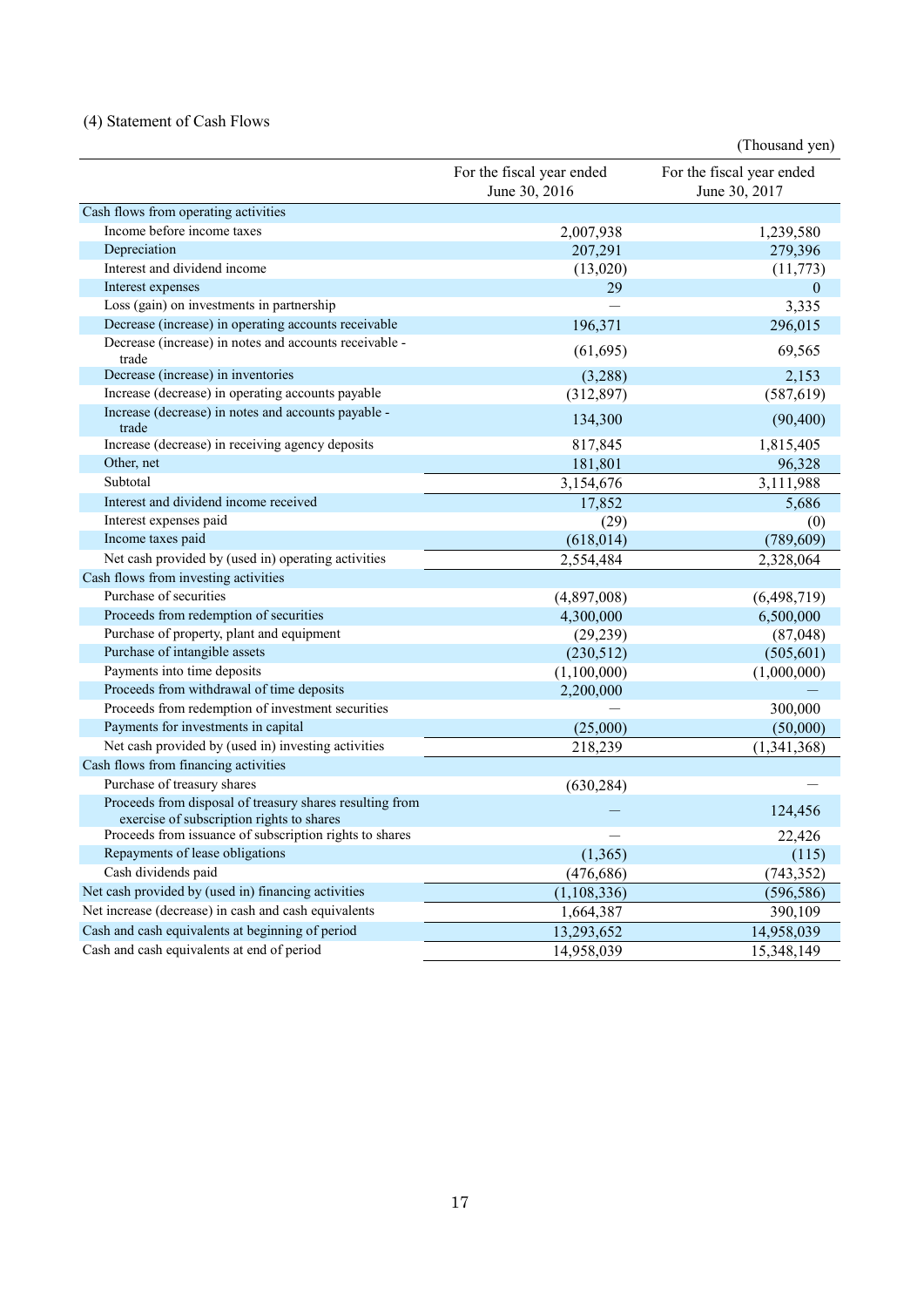- (5) Notes to Financial Statements
- (Notes on going concern assumption)

There is no relevant information.

#### (Additional information)

(Application of Practical Solution on a change in depreciation method due to Tax Reform 2016)

The Company, in accordance with the revision of the Corporation Tax Act, changed the depreciation method from the declining-balance method to the straight-line method for accessories to buildings and structures acquired on or after April 1, 2016 by applying "Practical Solution on a change in depreciation method due to Tax Reform 2016" (PITF No. 32, June 17, 2016) to the fiscal year under review. The change has minimal impact on operating income, ordinary income or income before income taxes of the fiscal year under review.

(Significant accounting policies)

- 1. Valuation standards and valuation methods for securities
- (1) Held-to-maturity securities

Amortized cost method (interest method)

(2) Available-for-sale securities

Available-for-sale securities with market value

The market value method is applied, based on the market value as of the fiscal-end. The entire valuation difference from the purchase price is recorded directly as net assets, and the cost of securities sold is calculated using the moving-average method.

- 2. Valuation standards and valuation methods of inventories
- (1) Merchandise

Stated at cost using the moving-average method (balance sheet amount is calculated by writing down the book value of assets which decreased in profitability).

(2) Work in process

Stated at cost using the specific identification method (balance sheet amount is calculated by writing down the book value of assets which decreased in profitability).

(3) Supplies

Stated at cost using the last purchase price method (balance sheet amount is calculated by writing down the book value of assets which decreased in profitability).

- 3. Depreciation methods of non-current assets
- (1) Property, plant and equipment (excluding leased assets)

Declining balance method (however, straight-line method for all the buildings (excluding accessories) acquired on or after April 1, 1998, accessories to buildings and structures acquired on or after April 1, 2016, and server equipment providing services on an integrated basis with software, of tools, furniture and fixtures). The useful lives of the major assets are as follows.

Buildings: 7-39 years

Tools, furniture and fixtures: 3-15 years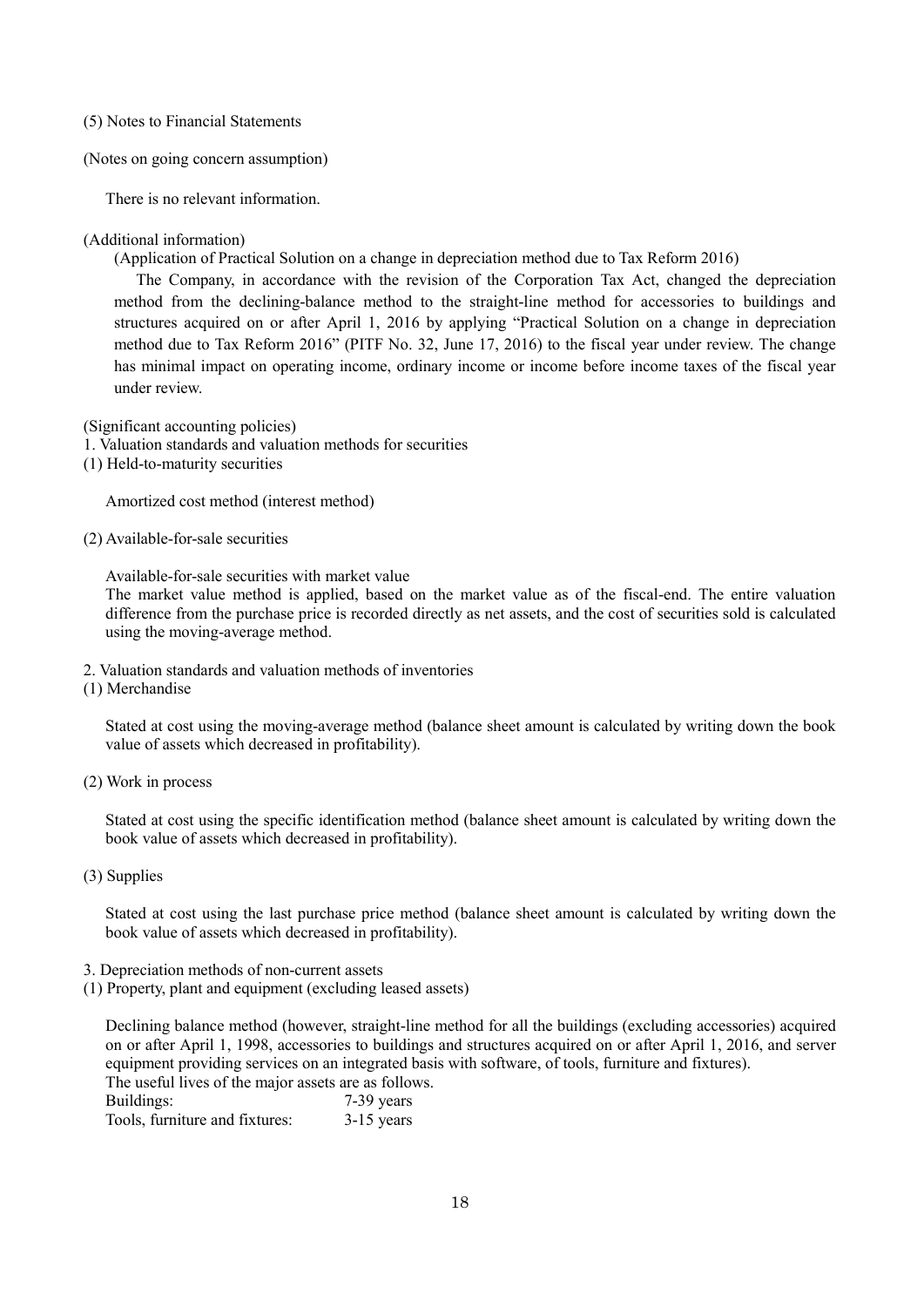(2) Intangible assets (excluding leased assets)

Straight-line depreciation Software for internal use is amortized based on its internally estimated useful life (5 years).

(3) Leased assets

The straight-line method, substituting the lease term with the useful life, assuming no residual value.

- 4. Basis for recording allowances
- (1) Allowance for doubtful accounts

To prepare for bad debt losses, the Company records estimated amount of uncollectable receivables, based on loan loss ratio for general receivables, and case-by-case review of collectability for specific receivables such as doubtful accounts receivable. Since actual loan loss until the end of the fiscal year under review was negligible, loan loss ratio for general receivables is assumed as zero.

(2) Provision for bonuses

To prepare for the payment of bonuses for employees, estimated amount of payment of bonuses is recorded.

(3) Provision for retirement benefits

To prepare for the payment of employees' retirement benefits, an amount based on retirement benefit obligations (amount required by simplified method at year-end to pay for voluntary termination) and pension assets as of the end of the fiscal year under review is recorded. In the event that pension assets exceed retirement benefit obligations, such excess shall be recorded as prepaid pension cost under "other" in investments and other assets.

(4) Provision for granting of shares

To prepare for the granting of shares to employees in accordance with the Share Granting Rules, estimated amount of share granting obligations as of the end of the fiscal year under review is recorded.

(5) Provision for contingent loss

To prepare for contingent liabilities (tax obligations) in dispute with tax authorities, an estimated amount to be paid (including additional tax and other charges) has been recorded for the case of tax reassessments conducted by the authorities for the period from the fiscal year ended June 30, 2014 to the fiscal year under review.

5. The range of cash within the statement of cash flows

Cash within the statement of cash flows include cash at hand, demand deposits and short-term investments that are easily converted into cash, with little risk of fluctuation in value and reach maturity within three months from acquisition.

6. Other significant matters underlying the preparation of financial statements

Accounting of consumption taxes

All transactions are recorded net of consumption taxes and local consumption taxes.

Non-deductible consumption taxes are recorded as periodic expenses for the fiscal year in which they incur. However, non-deductible consumption taxes associated with non-current assets are recorded under "other" in investments and other assets, subject to equal amortization in accordance with the provisions of the Corporation Tax Act.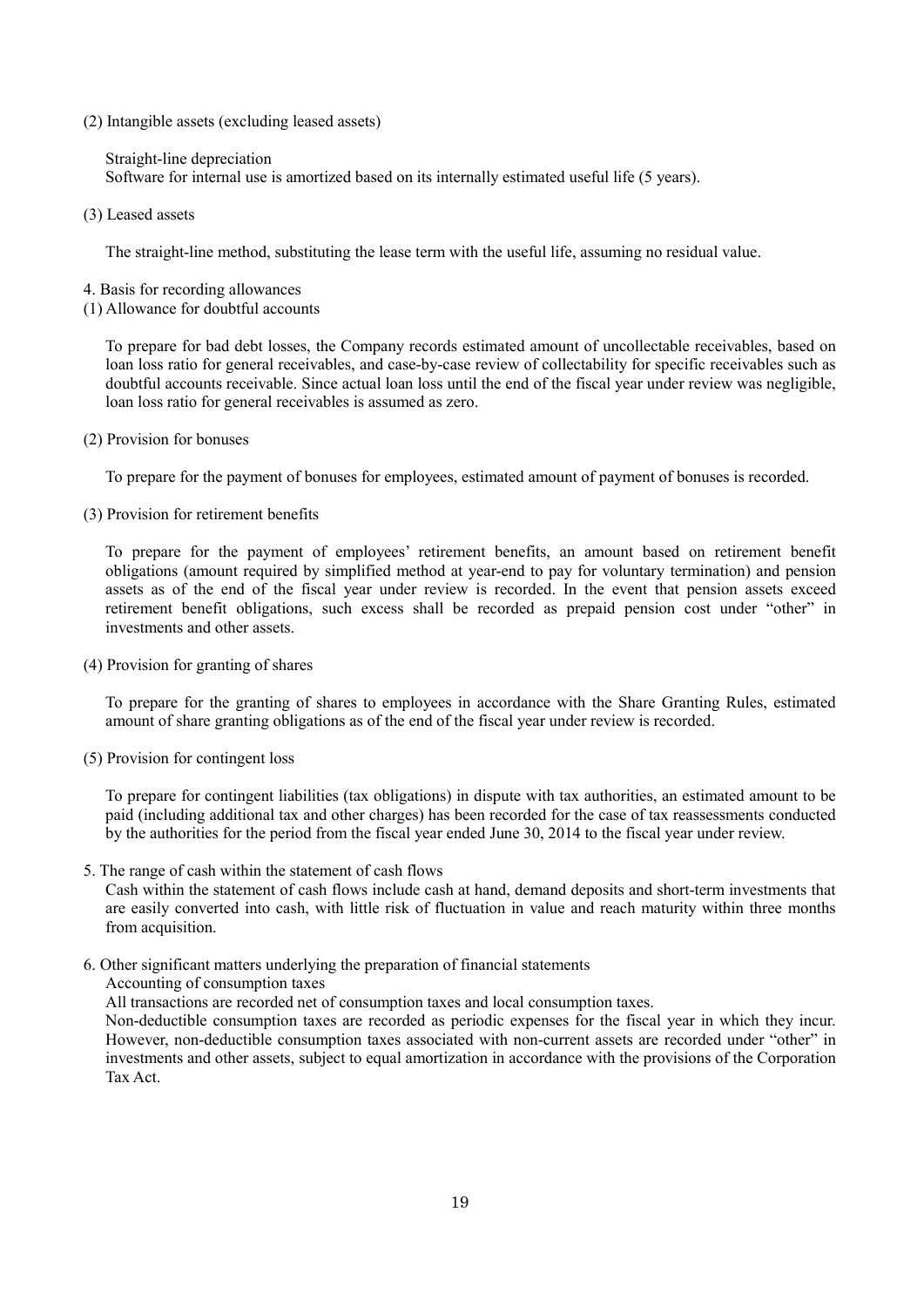(Notes to Balance Sheet)

\* Receiving agency deposit

Receiving agency deposit is a deposit related to money collection business, and an equivalent amount is included in the deposits.

(Notes to Statement of Income)

\*1 Approximate ratio of expenses included in selling expenses was 6% in the previous fiscal year, and 14% in the fiscal year under review. Approximate ratio of expenses included in general and administrative expenses was 94% in the previous fiscal year, and 86% in the fiscal year under review.

The major components and amounts of selling, general and administrative expenses are as follows.

|                                  |                                            | (Thousand yen)                             |
|----------------------------------|--------------------------------------------|--------------------------------------------|
|                                  | For the fiscal year<br>ended June 30, 2016 | For the fiscal year<br>ended June 30, 2017 |
| Advertising expenses             | 16,430                                     | 158,331                                    |
| Directors' compensations         | 93,860                                     | 121,832                                    |
| Salaries, allowances and bonuses | 267,905                                    | 296,227                                    |
| Rent expenses                    | 45,933                                     | 45,978                                     |
| Depreciation                     | 37,965                                     | 41,201                                     |
| Commission fees                  | 77,112                                     | 338,076                                    |

\*2 Total research and development expenses included in selling, general and administrative expenses

|                       | (Thousand yen)      |
|-----------------------|---------------------|
| For the fiscal year   | For the fiscal year |
| ended June $30, 2016$ | ended June 30, 2017 |
| 32,316                | 17,067              |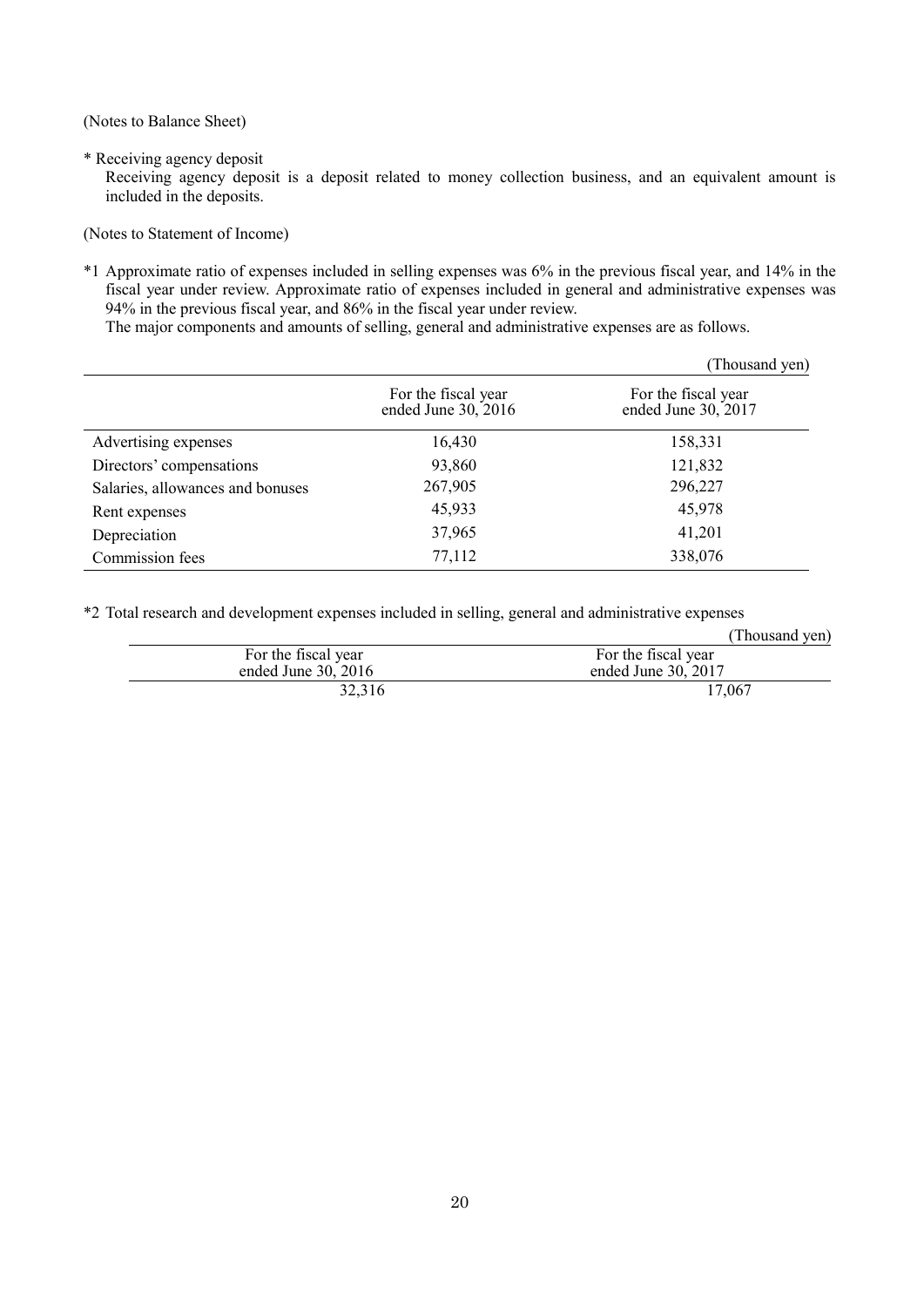### (Notes to Statement of Changes in Equity)

For the fiscal year ended June 30, 2016 (from July 1, 2015 to June 30, 2016)

1. Class and total number of issued shares and class and total number of treasury shares

|                              |                                            |                           |                           | D (a)                                |
|------------------------------|--------------------------------------------|---------------------------|---------------------------|--------------------------------------|
|                              | Number of shares at<br>beginning of period | Increase during<br>period | Decrease during<br>period | Number of shares at<br>end of period |
| Issued shares                |                                            |                           |                           |                                      |
| Common shares<br>(Note 1)    | 9,800,000                                  |                           | 100,000                   | 9,700,000                            |
| Total                        | 9,800,000                                  |                           | 100,000                   | 9,700,000                            |
| Treasury shares              |                                            |                           |                           |                                      |
| Common shares<br>(Note 2, 3) | 345,554                                    | 263,125                   | 126,700                   | 481,979                              |
| Total                        | 345,554                                    | 263,125                   | 126,700                   | 481,979                              |

 $(51)$ 

(Notes)

1. The decrease in issued shares by 100,000 shares of common shares is due to the retirement of treasury shares carried out on August 31, 2015.

2. The increase in treasury shares by 263,000 shares of common shares is due to the purchase of treasury shares carried out based on the resolution approving such purchase at the Board of Directors meeting held on October 30, 2015. The increase of 125 shares was due to acquisition of fractional shares.

3. The decrease in treasury shares by 126,700 shares of common shares is due to the decreases of 100,000 treasury shares through the retirement carried out on August 31, 2015, 25,800 shares associated with the exercise of stock options, and 900 shares associated with the grant by the Board Benefit Trust (J-ESOP).

4. Following the introduction of the Board Benefit Trust (J-ESOP), Trust & Custody Services Bank, Ltd. (Trust Account E) purchased 1,000 shares of the Company on June 25, 2010. The number of treasury shares stated herein includes 97,900 shares at beginning of period and 97,000 shares at end of period in the Company held by the Trust Account E as of June 30, 2016.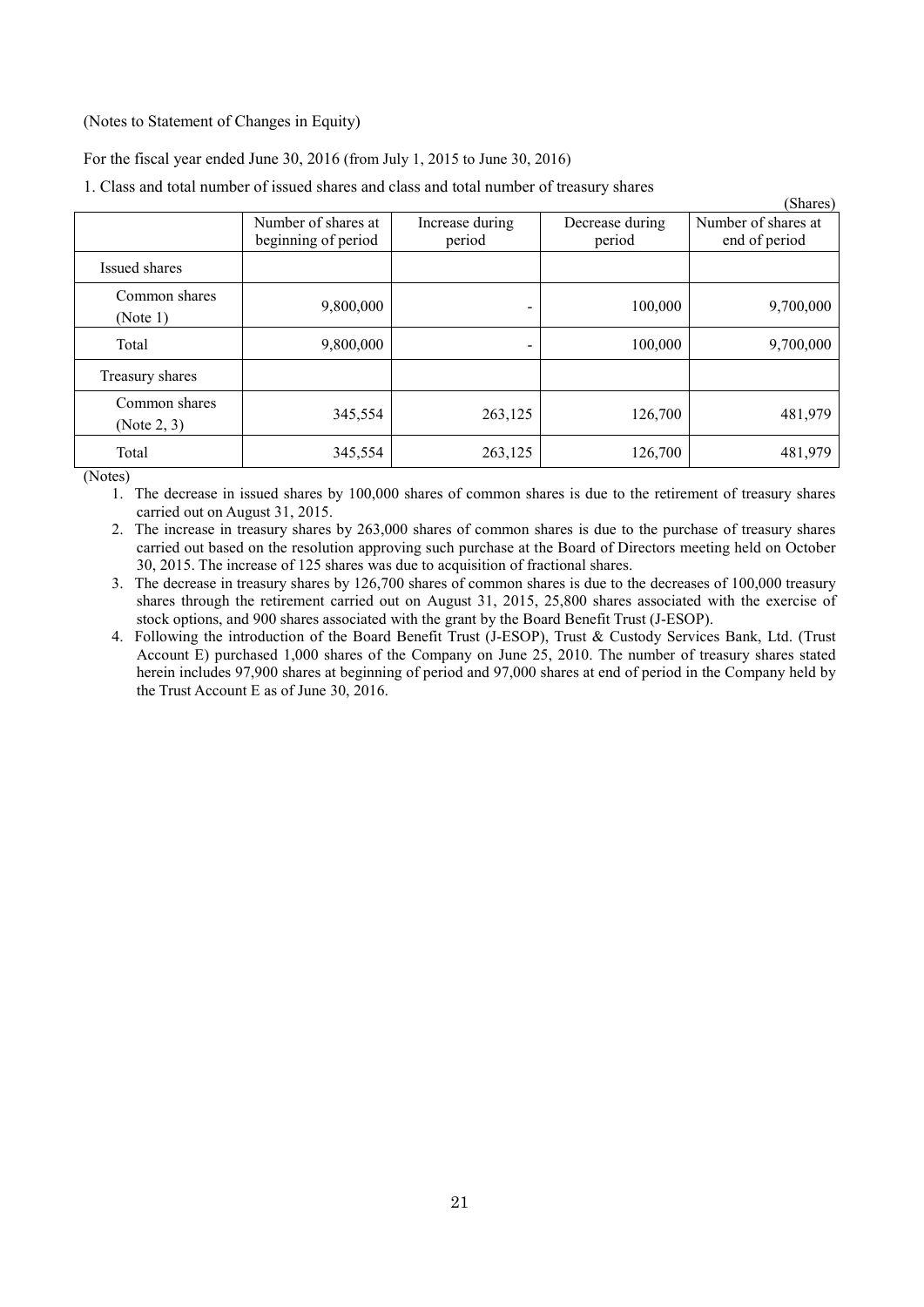| Type                  | Schedule of<br>stock<br>acquisition<br>rights                                                                   | Class of<br>shares for the<br>purpose of<br>stock<br>acquisition<br>rights | Number of<br>shares at<br>beginning of<br>period | Increase<br>during period | Number of shares for the purpose of stock acquisition rights<br>Decrease<br>during period | Number of<br>shares at end<br>of period | Balance at<br>the end of<br>period<br>(Thousand<br>yen) |
|-----------------------|-----------------------------------------------------------------------------------------------------------------|----------------------------------------------------------------------------|--------------------------------------------------|---------------------------|-------------------------------------------------------------------------------------------|-----------------------------------------|---------------------------------------------------------|
| Submitting<br>company | 1st series stock<br>acquisition<br>rights in the<br>form of stock<br>options as stock-<br>based<br>compensation |                                                                            |                                                  |                           |                                                                                           |                                         | 9,012                                                   |
|                       | 2nd series stock<br>acquisition<br>rights in the<br>form of stock<br>options as stock-<br>based<br>compensation |                                                                            |                                                  |                           |                                                                                           |                                         | 10,050                                                  |
|                       | 1st series stock<br>acquisition<br>rights in the<br>form of<br>performance-<br>based stock<br>options           |                                                                            |                                                  |                           |                                                                                           |                                         | 3,337                                                   |
|                       | 3rd series stock<br>acquisition<br>rights in the<br>form of stock<br>options as stock-<br>based<br>compensation |                                                                            |                                                  |                           |                                                                                           |                                         | 10,073                                                  |
|                       | 4th series stock<br>acquisition<br>rights in the<br>form of stock<br>options as stock-<br>based<br>compensation |                                                                            |                                                  |                           |                                                                                           |                                         | 6,654                                                   |
|                       | Total                                                                                                           |                                                                            | $\overline{a}$                                   |                           | $\overline{\phantom{a}}$                                                                  |                                         | 39,127                                                  |

2. Matters related to stock acquisition rights and treasury shares acquisition rights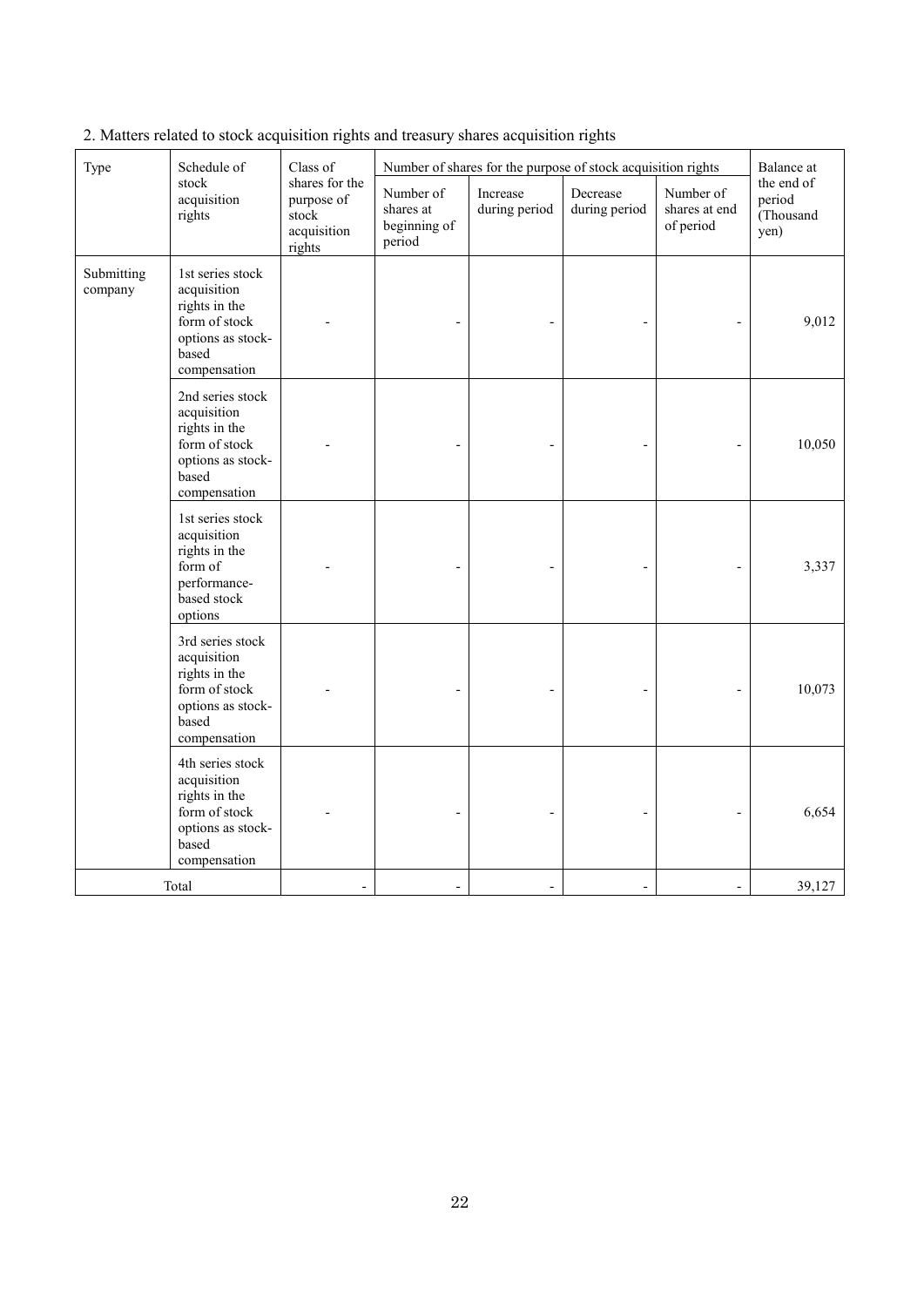## 3. Dividends

(1) Cash dividends paid

| (Resolution)                                                       | Class of shares  | Total cash<br>dividends<br>Thousand yen) | Dividend per<br>share<br>(Yen) | Record date   | Effective date     |
|--------------------------------------------------------------------|------------------|------------------------------------------|--------------------------------|---------------|--------------------|
| September 28, 2015<br>Annual General<br>Meeting of<br>Shareholders | Common<br>shares | 477.617                                  | 50                             | June 30, 2015 | September 29, 2015 |

(Note) Total amount of dividend includes dividend paid to Trust & Custody Services Bank, Ltd. (Trust Account E) based on the Board Benefit Trust (J-ESOP) scheme.

(2) Dividends for which the record date falls in the fiscal year under review, but the effective date fall in the following fiscal year

| (Resolution)                                                          | Class of<br>shares | Total cash<br>dividends<br>Thousand ven) | Source of<br>dividend | Dividend<br>per share<br>(Yen) | Record<br>date      | Effective date        |
|-----------------------------------------------------------------------|--------------------|------------------------------------------|-----------------------|--------------------------------|---------------------|-----------------------|
| September 28,<br>2016<br>Annual General<br>Meeting of<br>Shareholders | Common<br>shares   | 745.201                                  | Retained<br>earnings  | 80                             | June $30$ .<br>2016 | September 29,<br>2016 |

(Note) Total amount of dividend includes dividend paid to Trust & Custody Services Bank, Ltd. (Trust Account E) based on the Board Benefit Trust (J-ESOP) scheme.

For the fiscal year ended June 30, 2017 (from July 1, 2016 to June 30, 2017)

1. Class and total number of issued shares and class and total number of treasury shares

|                                    |                                            |                           |                           | (Shares)                             |
|------------------------------------|--------------------------------------------|---------------------------|---------------------------|--------------------------------------|
|                                    | Number of shares at<br>beginning of period | Increase during<br>period | Decrease during<br>period | Number of shares at<br>end of period |
| Issued shares                      |                                            |                           |                           |                                      |
| Common shares<br>(Note 1, 2)       | 9,700,000                                  | 9,700,000                 |                           | 19,400,000                           |
| Total                              | 9,700,000                                  | 9,700,000                 |                           | 19,400,000                           |
| Treasury shares                    |                                            |                           |                           |                                      |
| Common shares<br>(Note $1, 3, 4$ ) | 481,979                                    | 481,979                   | 266,200                   | 697,758                              |
| Total                              | 481,979                                    | 481,979                   | 266,200                   | 697,758                              |

(Notes)

1. The Company conducted a 2-for-1 share split of common shares effective July 1, 2016.

2. The increase in issued shares by 9,700,000 shares of common shares is due to the share split.

3. The increase in treasury shares by 481,979 shares of common shares is due to the share split.

- 4. The decrease in treasury shares by 266,200 shares of common shares is due to the decreases of 264,800 shares associated with the exercise of stock options, and 1,400 shares associated with the grant by the Board Benefit Trust (J-ESOP).
- 4. Following the introduction of the Board Benefit Trust (J-ESOP), Trust & Custody Services Bank, Ltd. (Trust Account E) purchased 1,000 shares of the Company on June 25, 2010. The number of treasury shares stated herein includes 97,000 shares at beginning of period and 192,600 shares at end of period in the Company held by the Trust Account E as of June 30, 2017.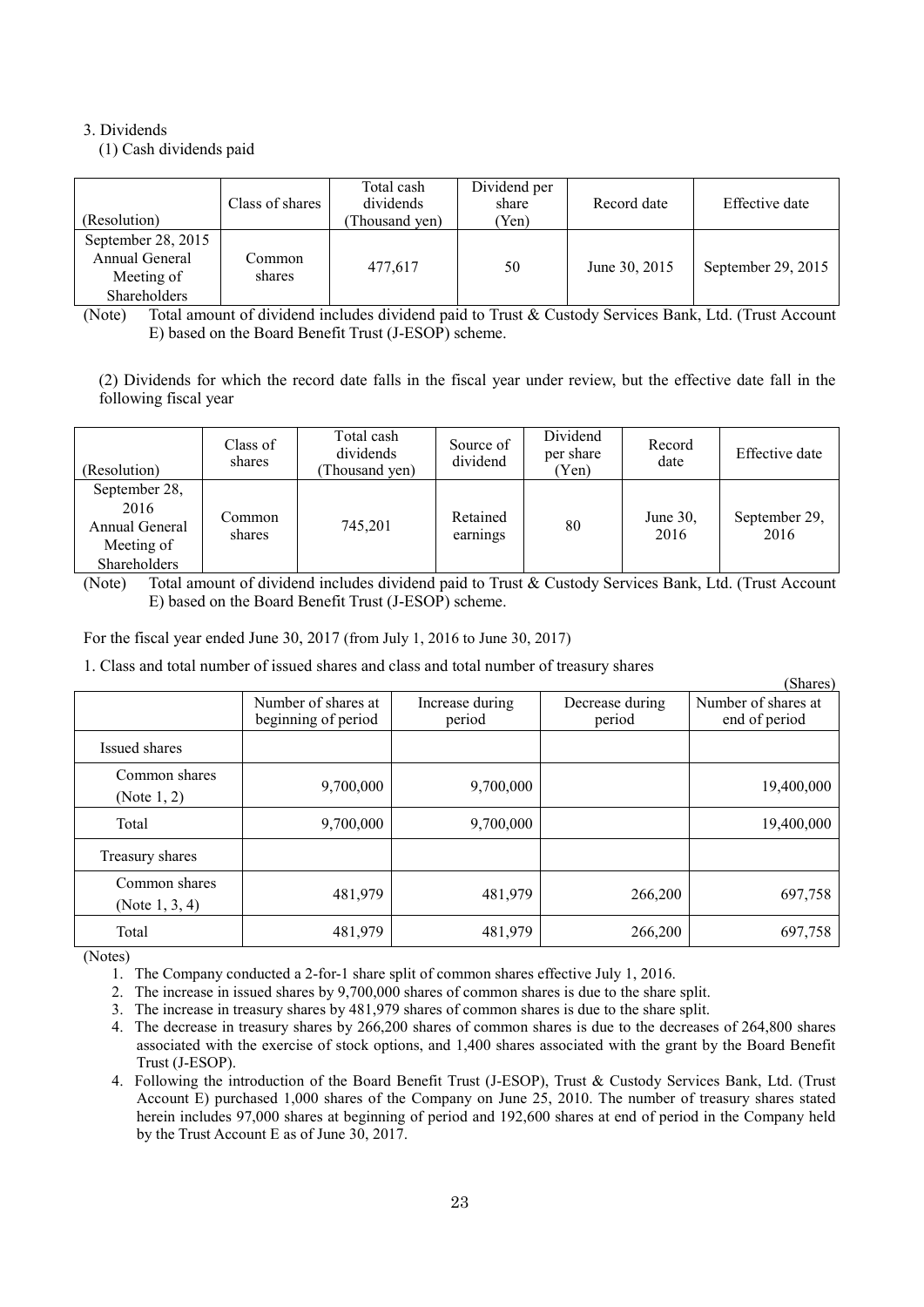| Type                  | Schedule of                                                                                                     | Class of                                                       | Number of shares for the purpose of stock acquisition rights |                           |                           | Balance at                              |                                           |
|-----------------------|-----------------------------------------------------------------------------------------------------------------|----------------------------------------------------------------|--------------------------------------------------------------|---------------------------|---------------------------|-----------------------------------------|-------------------------------------------|
|                       | stock<br>acquisition<br>rights                                                                                  | shares for the<br>purpose of<br>stock<br>acquisition<br>rights | Number of<br>shares at<br>beginning of<br>period             | Increase<br>during period | Decrease<br>during period | Number of<br>shares at end<br>of period | the end of<br>period<br>(Thousand<br>yen) |
| Submitting<br>company | 1st series stock<br>acquisition<br>rights in the<br>form of stock<br>options as stock-<br>based<br>compensation |                                                                |                                                              |                           |                           |                                         | 9,012                                     |
|                       | 2nd series stock<br>acquisition<br>rights in the<br>form of stock<br>options as stock-<br>based<br>compensation |                                                                |                                                              |                           |                           |                                         | 10,050                                    |
|                       | 1st series stock<br>acquisition<br>rights in the<br>form of<br>performance-<br>based stock<br>options           |                                                                |                                                              |                           |                           |                                         | 1,615                                     |
|                       | 3rd series stock<br>acquisition<br>rights in the<br>form of stock<br>options as stock-<br>based<br>compensation |                                                                |                                                              |                           |                           |                                         | 10,073                                    |
|                       | 4th series stock<br>acquisition<br>rights in the<br>form of stock<br>options as stock-<br>based<br>compensation |                                                                |                                                              |                           |                           |                                         | 6,654                                     |
|                       | 5th series stock<br>acquisition<br>rights in the<br>form of stock<br>options as stock-<br>based<br>compensation |                                                                |                                                              |                           |                           |                                         | 8,295                                     |
|                       | 2nd series stock<br>acquisition<br>rights in the<br>form of<br>performance-<br>based stock<br>options           |                                                                |                                                              |                           |                           |                                         | 22,309                                    |
|                       | 1st series stock<br>acquisition<br>rights in the<br>form of<br>qualified stock<br>options                       |                                                                |                                                              |                           |                           |                                         | 13,818                                    |
|                       | Total                                                                                                           |                                                                |                                                              |                           |                           |                                         | 81,828                                    |

2. Matters related to stock acquisition rights and treasury shares acquisition rights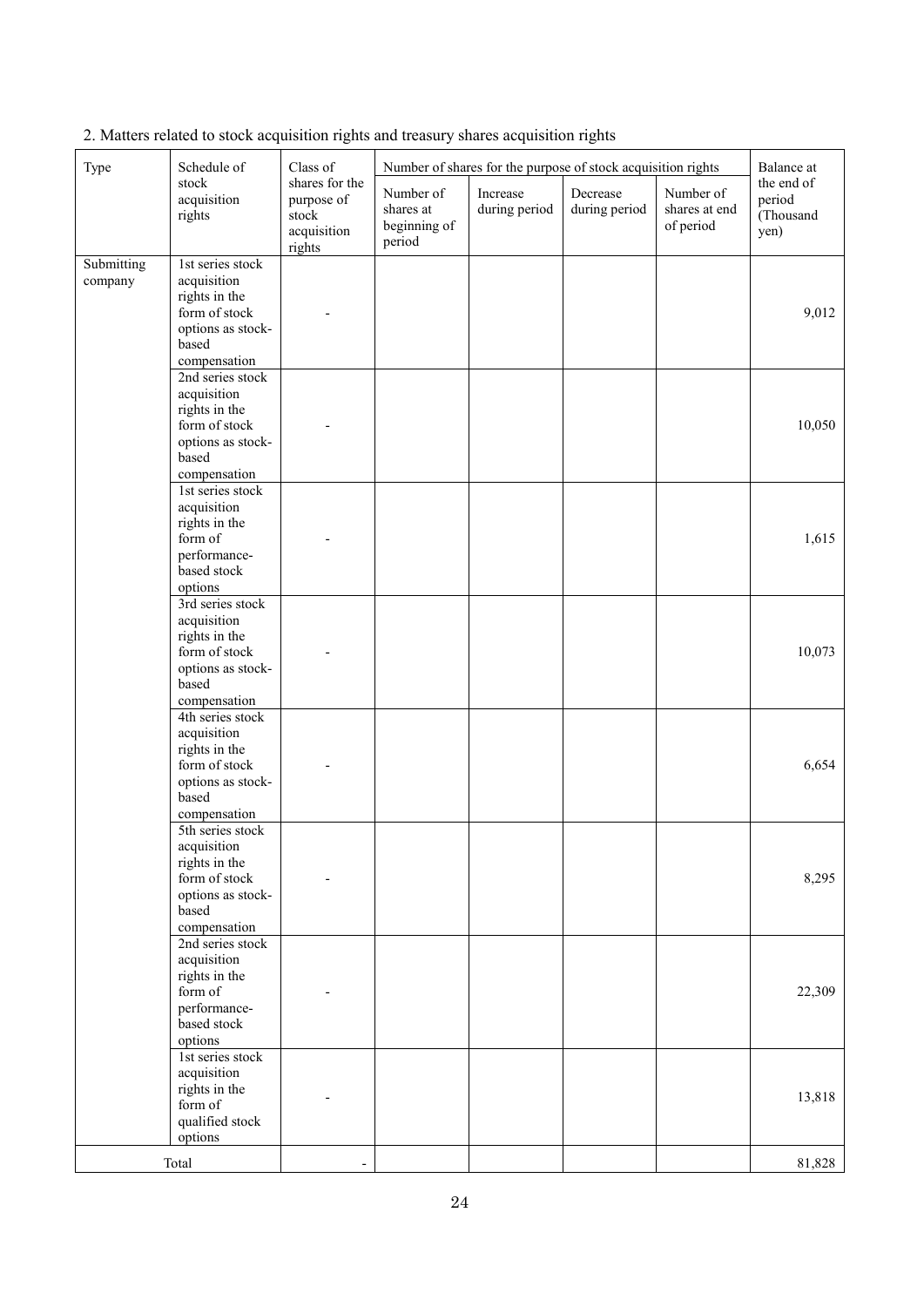## 3. Dividends

(1) Cash dividends paid

| (Resolution)                                                       | Class of shares  | Total cash<br>dividends<br>Thousand yen) | Dividend per<br>share<br>'Yen) | Record date   | Effective date     |
|--------------------------------------------------------------------|------------------|------------------------------------------|--------------------------------|---------------|--------------------|
| September 28, 2016<br>Annual General<br>Meeting of<br>Shareholders | Common<br>shares | 754.201                                  | 80                             | June 30, 2016 | September 29, 2016 |

(Note) Total amount of dividend includes dividend paid to Trust & Custody Services Bank, Ltd. (Trust Account E) based on the Board Benefit Trust (J-ESOP) scheme.

(2) Dividends for which the record date falls in the fiscal year under review, but the effective date fall in the following fiscal year

| (Resolution)                                                          | Class of<br>shares | Total cash<br>dividends<br>Thousand yen) | Source of<br>dividend | Dividend<br>per share<br>(Yen) | Record<br>date      | Effective date        |
|-----------------------------------------------------------------------|--------------------|------------------------------------------|-----------------------|--------------------------------|---------------------|-----------------------|
| September 27,<br>2017<br>Annual General<br>Meeting of<br>Shareholders | Common<br>shares   | 944.742                                  | Retained<br>earnings  | 50                             | June $30$ .<br>2017 | September 28,<br>2017 |

(Note) Total amount of dividend includes dividend paid to Trust & Custody Services Bank, Ltd. (Trust Account E) based on the Board Benefit Trust (J-ESOP) scheme.

(Notes to Statement of Cash Flows)

\*Relationship between "Cash and cash equivalents at end of period" and account items listed in the Balance Sheet

|                                                               |                                            | (Thousand yen)                             |
|---------------------------------------------------------------|--------------------------------------------|--------------------------------------------|
|                                                               | For the fiscal year<br>ended June 30, 2016 | For the fiscal year<br>ended June 30, 2017 |
| Cash and deposits                                             | 14,458,084                                 | 15,848,163                                 |
| Securities (MMF, etc.)                                        | 499.955                                    | 499.985                                    |
| Time deposits with deposit terms of<br>more than three months | $\,$                                       | (1,000,000)                                |
| Cash and cash equivalents                                     | 14,958,039                                 | 15,348,149                                 |

Cash and cash equivalents include ¥11,400,563 thousand commensurate with receiving agency deposit.

(Equity in earnings/loss of affiliates)

For the fiscal year ended June 30, 2016 (from July 1, 2015 to June 30, 2016)

There is no relevant information.

For the fiscal year ended June 30, 2017 (from July 1, 2016 to June 30, 2017)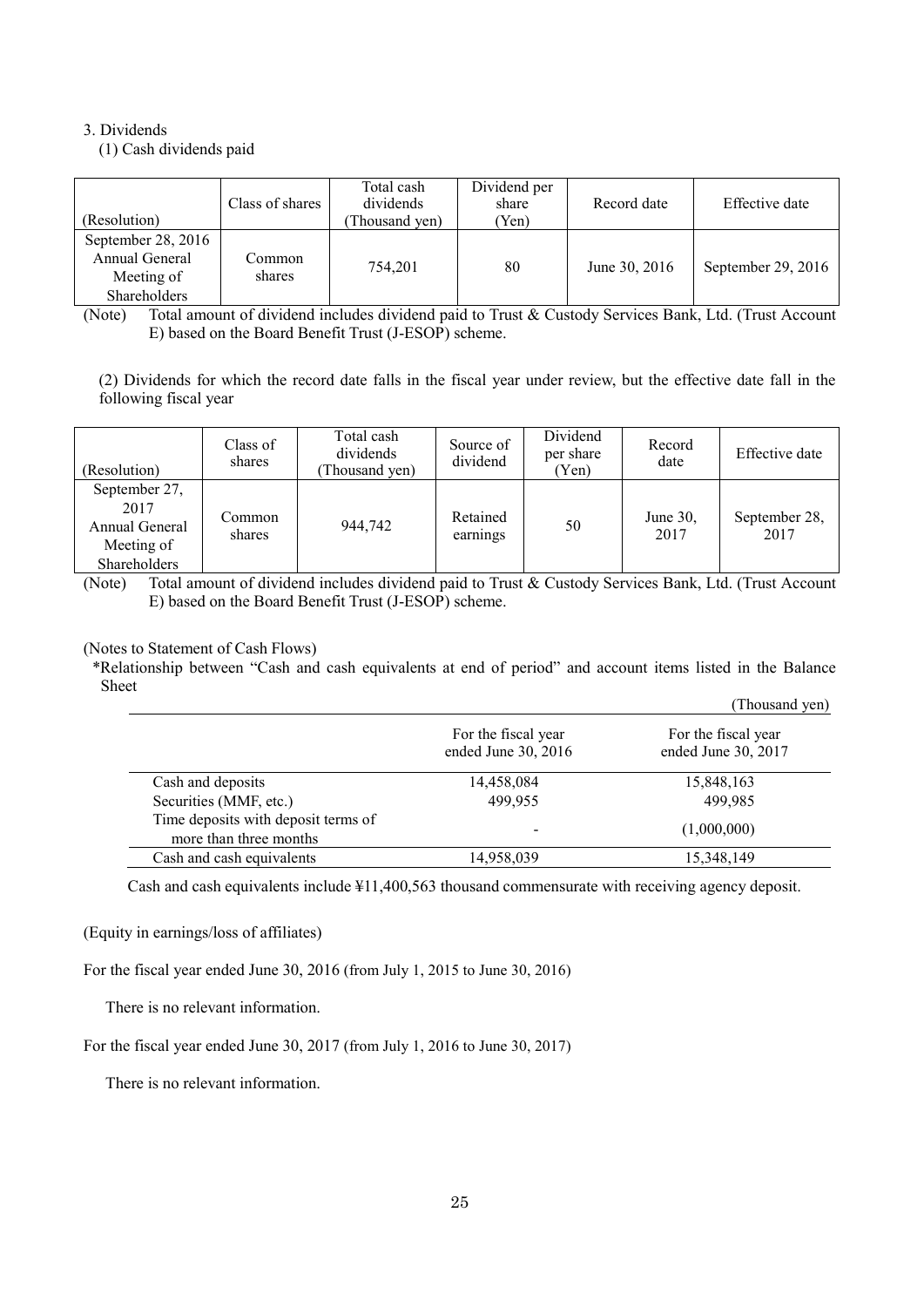(Segment information, etc.) [Segment information]

For the fiscal year ended June 30, 2016 (from July 1, 2015 to June 30, 2016)

Description is omitted because the Company operates in a single segment of payment and authentication business.

For the fiscal year ended June 30, 2017 (from July 1, 2016 to June 30, 2017)

Description is omitted because the Company operates in a single segment of payment and authentication business.

[Related information]

For the fiscal year ended June 30, 2016 (from July 1, 2015 to June 30, 2016) 1. Information by product and service

Description is omitted because the Company operates in a single segment of payment and authentication business.

2. Information by region

(1) Net sales

|           |           | (Thousand yen) |
|-----------|-----------|----------------|
| Japan     | U.S.      | Total          |
| 7,495,888 | 3,033,117 | 10,529,005     |

(2) Property, plant and equipment

Description is omitted because there are no property, plant and equipment that exist outside Japan.

#### 3. Information by major customer

|                         |           | (Thousand yen)  |
|-------------------------|-----------|-----------------|
| Customer name           | Net sales | Related segment |
| <b>AMAZON.COM INT'L</b> | 3,525,399 | Payment and     |
| SALES, INC. (Note)      |           | authentication  |
| GMO Payment Gateway,    | 1,742,731 | Payment and     |
| lnc.                    |           | authentication  |

(Note) The figure includes sales of ¥492,282 thousand to Amazon Japan G.K.

For the fiscal year ended June 30, 2017 (from July 1, 2016 to June 30, 2017) 1. Information by product and service

Description is omitted because the Company operates in a single segment of payment and authentication business.

## 2. Information by region

(1) Net sales

|            |       | (Thousand yen) |
|------------|-------|----------------|
| Japan      | U.S.  | Total          |
| 10,257,890 | 2,386 | 10,260,276     |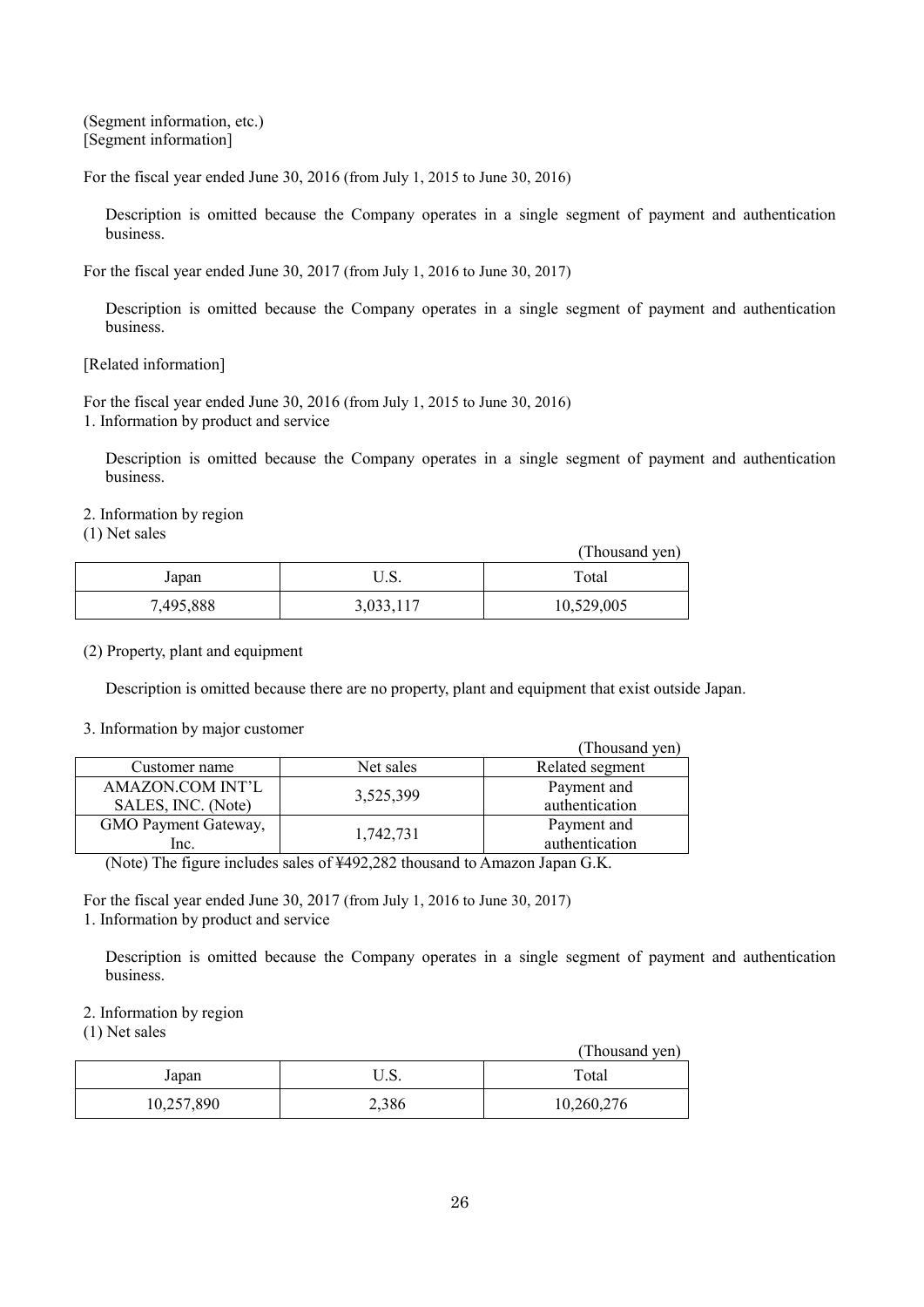### (2) Property, plant and equipment

Description is omitted because there are no property, plant and equipment that exist outside Japan.

3. Information by major customer

|                         |           | (Thousand yen)  |
|-------------------------|-----------|-----------------|
| Customer name           | Net sales | Related segment |
| AMAZON.COM INT'L        | 3,278,305 | Payment and     |
| SALES, INC. (Note)      |           | authentication  |
| Yahoo Japan Corporation |           | Payment and     |
|                         | 1,447,348 | authentication  |

(Note) The figure includes sales of ¥492,282 thousand for the previous fiscal year and ¥3,275,918 thousand for the fiscal year under review to Amazon Japan G.K.

[Information on impairment of non-current assets by reported segment]

For the fiscal year ended June 30, 2016 (from July 1, 2015 to June 30, 2016)

There is no relevant information.

For the fiscal year ended June 30, 2017 (from July 1, 2016 to June 30, 2017)

There is no relevant information.

[Information on amortization and unamortized balance of goodwill by reported segment]

For the fiscal year ended June 30, 2016 (from July 1, 2015 to June 30, 2016)

There is no relevant information.

For the fiscal year ended June 30, 2017 (from July 1, 2016 to June 30, 2017)

There is no relevant information.

[Information on gain on bargain purchase by reported segment]

For the fiscal year ended June 30, 2016 (from July 1, 2015 to June 30, 2016)

There is no relevant information.

For the fiscal year ended June 30, 2017 (from July 1, 2016 to June 30, 2017)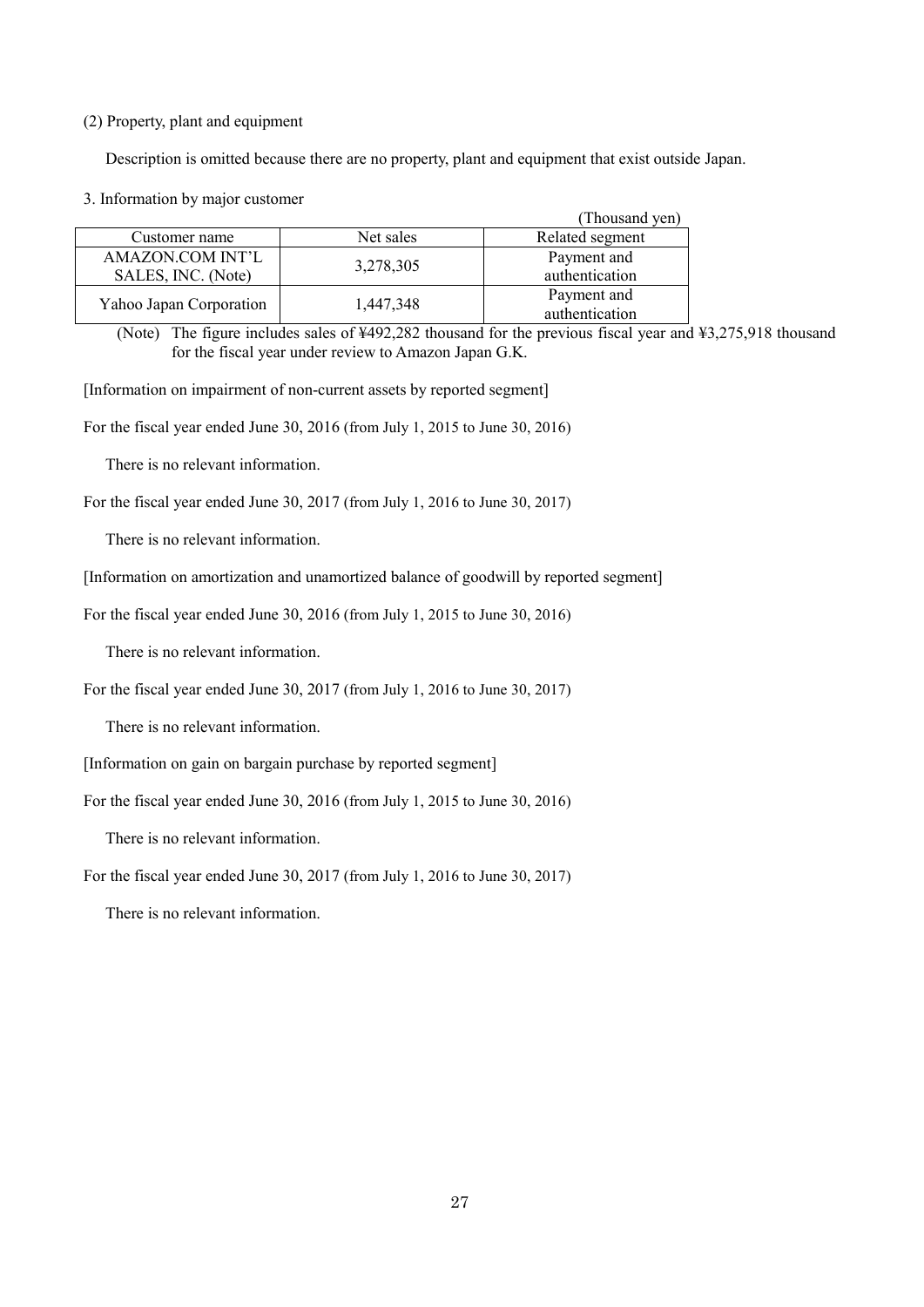(Per share information)

|                              |                     | Yen)                |
|------------------------------|---------------------|---------------------|
|                              | For the fiscal year | For the fiscal year |
|                              | ended June 30, 2016 | ended June 30, 2017 |
| Net assets per share         | 453.37              | 460.36              |
| Net income per share         | 71.91               | 46.36               |
| Diluted net income per share | 70.22               | 45.57               |

- (Notes) 1. The Company conducted a 2-for-1 share split effective July 1, 2016, based on the resolution of the meeting of the Board of Directors of the Company held on May 19, 2016. Net assets per share, net income per share and diluted net income per share are calculated as if the share split had occurred at the beginning of the prior fiscal year.
	- 2. With respect to the number of treasury shares of common shares for the purpose of calculating net assets per share, as well as the average number of treasury shares of common shares during the period for the purpose of calculating net income per share, the number of treasury shares does not include the number of shares of the Company held by Trust & Custody Services Bank, Ltd. (Trust Account E).
	- 3. The basis of calculation of net income per share and diluted net income per share is as follows:

|                                                                                                                              | For the fiscal year | For the fiscal year |
|------------------------------------------------------------------------------------------------------------------------------|---------------------|---------------------|
|                                                                                                                              | ended June 30, 2016 | ended June 30, 2017 |
| Net income per share                                                                                                         |                     |                     |
| Net income (Thousand yen)                                                                                                    | 1,350,877           | 869,688             |
| Amount not attributable to common<br>shareholders (Thousand yen)                                                             |                     |                     |
| Net income on common shares (Thousand yen)                                                                                   | 1,350,877           | 869,688             |
| Average number of shares of common shares<br>during the period (Shares)                                                      | 18,786,561          | 18,758,434          |
| Diluted net income per share                                                                                                 |                     |                     |
| Adjustment of net income (Thousand yen)                                                                                      | ۰                   |                     |
| Increase in number of shares of common shares                                                                                | 452,324             | 120,179             |
| (Stock acquisition rights included in the above)                                                                             | (452, 324)          | (120, 179)          |
| Overview of residual shares not included in<br>calculation of diluted net income per share due<br>to lack of dilutive effect |                     |                     |

(Significant subsequent events)